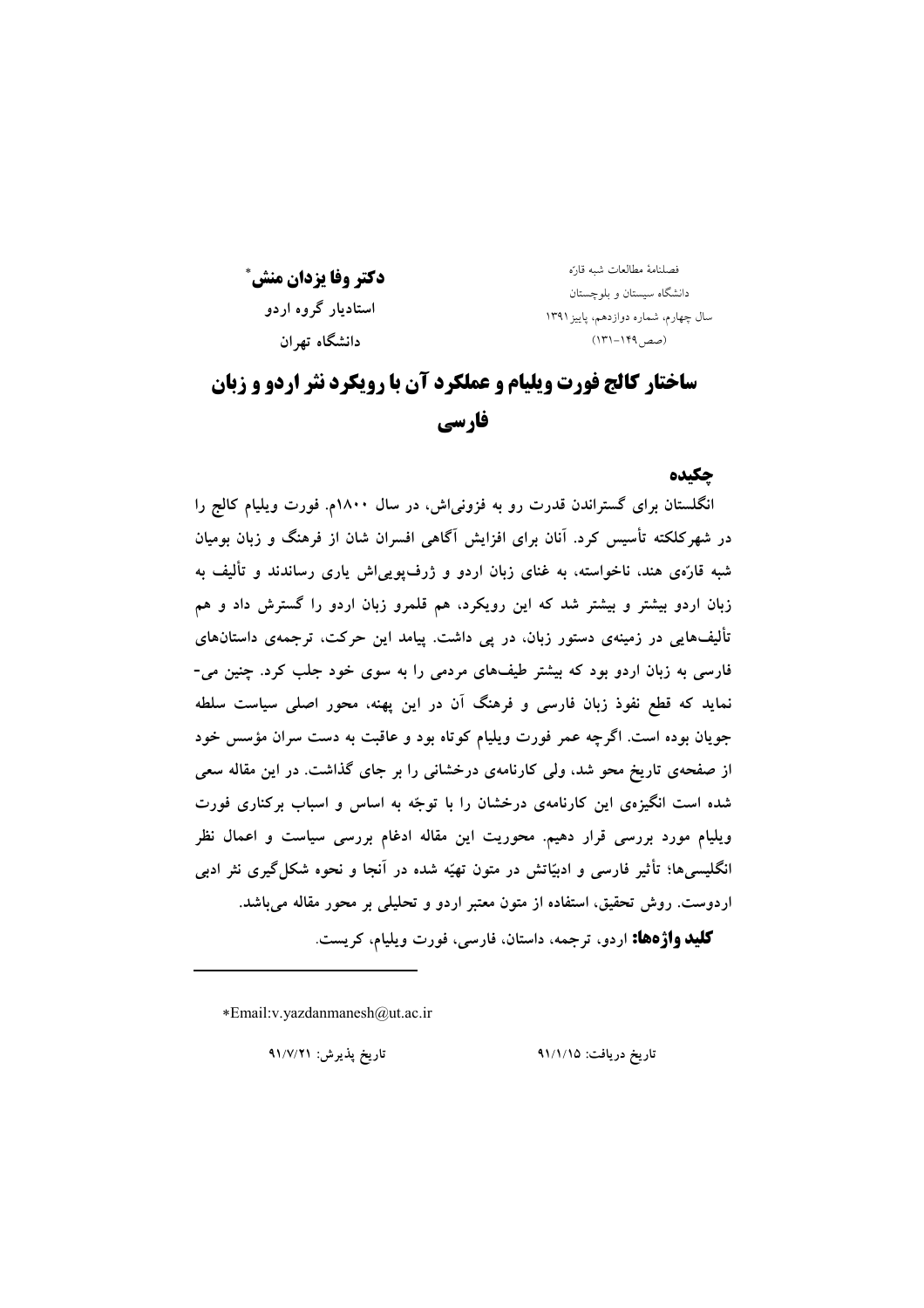### مقدمه

انگلیسیها همراه دیگر اروپاییها دراوایل قرن شانزدهم بهبهانهی تجارت وارد هندوستان شدند. بعدها باتوجّه بهافول سلطنت مغول و تفرقهی موجود میان حاکمان این سرزمین، دیری نپایید که انگلیسیها بانفوذ خود در این پهنه، بخشهایی از هندوستان را به زیر سلطه-ی خود دراوردند. تا انجا که در سال ۱۷۶۵م، انگلیسیها بیشترین بخش خاوری شبهقاره East India **), 5/ c?( .\* -0 \*; 8fg - ) 5 5 2** Company) که درظاهر شرکتی بازرگانی بود، ولی درحقیقت اهدافی سیاسی را بهدنبال داشت، برای مستحکم کردن قدرت خود، نیاز مبرمی را بهشناخت آداب و رسوم و گویش-های مختلف مردم شبهقاره احساس کرده بود. دراین راستا اوّلین اقدام انها، نظارت و دخالت برنظام آموزشی منطقه بود.

برای تحقّق بخشیدن بهاین هدف، ژنرال وارن هستینگز(Warren Hastings)، رئیس کمپانی **.\$1784 - (**Calcutta Madrassa**) +( 2 .\$1780 -) V( 2 -** مدرسهای به نام جامعهی آسیایی بنگال (Asiatic Society of Bangal) در منطقهی انگلیسی نشین کلکته تأسیس کرد که در آنجا بهافسران انگلیس، زبانهای محلی منطقه، فارسی، فرهنگ و اداب و تاریخ شبهقاره تدریس میشد. درسال ۱۷۹۸م. باورود ژنرال لردمارکوس ریچارد ولسل*ی (*Marquess R.C. Welessley) وپیشنهاد وی، هر دو مدرسه بهحوزهی شرق-شناسی (Oriental Seminary) باریاست جان گیل کریست(Borthwick John Gil Christ ) (متوفی ۱۸۴۱م) ارتقا پیداکرد. این مرکز به مدرسهی گیل کریست نیز مشهور است. کارکنان کمپانی، پس از فراگرفتن زبان اردو وارد انجا میشدند. همین مدرسه بود که بعدها بنیاد فورت ویلیام کالج شد. ولسلی در دهم ژوئیه سال ۱۸۰۰م. در کلکته، فورت ویلیام کالج را با هدف مرکز اموزش علوم و هنر جدید و فراگیری زبانهای عربی، فارسی و سانسکریت بهریاست کشیش دیوید براون(Rev.David Brown) افتتاح کرد. ناگفته نماند که هدف اصلی بنیاد نهادن این کالج، اموزش این علوم بهافسران انگلیسی بود. ولسلی اصرار داشت که کالج در چهارم می ۱۸۰۰م. بازگشایی شود که این تاریخ یاداور روز شکست تیپو سلطان به دست نیروهای ولسلی است. تیپوسلطان تا انجا که در توان داشت با دشمن استعمارگر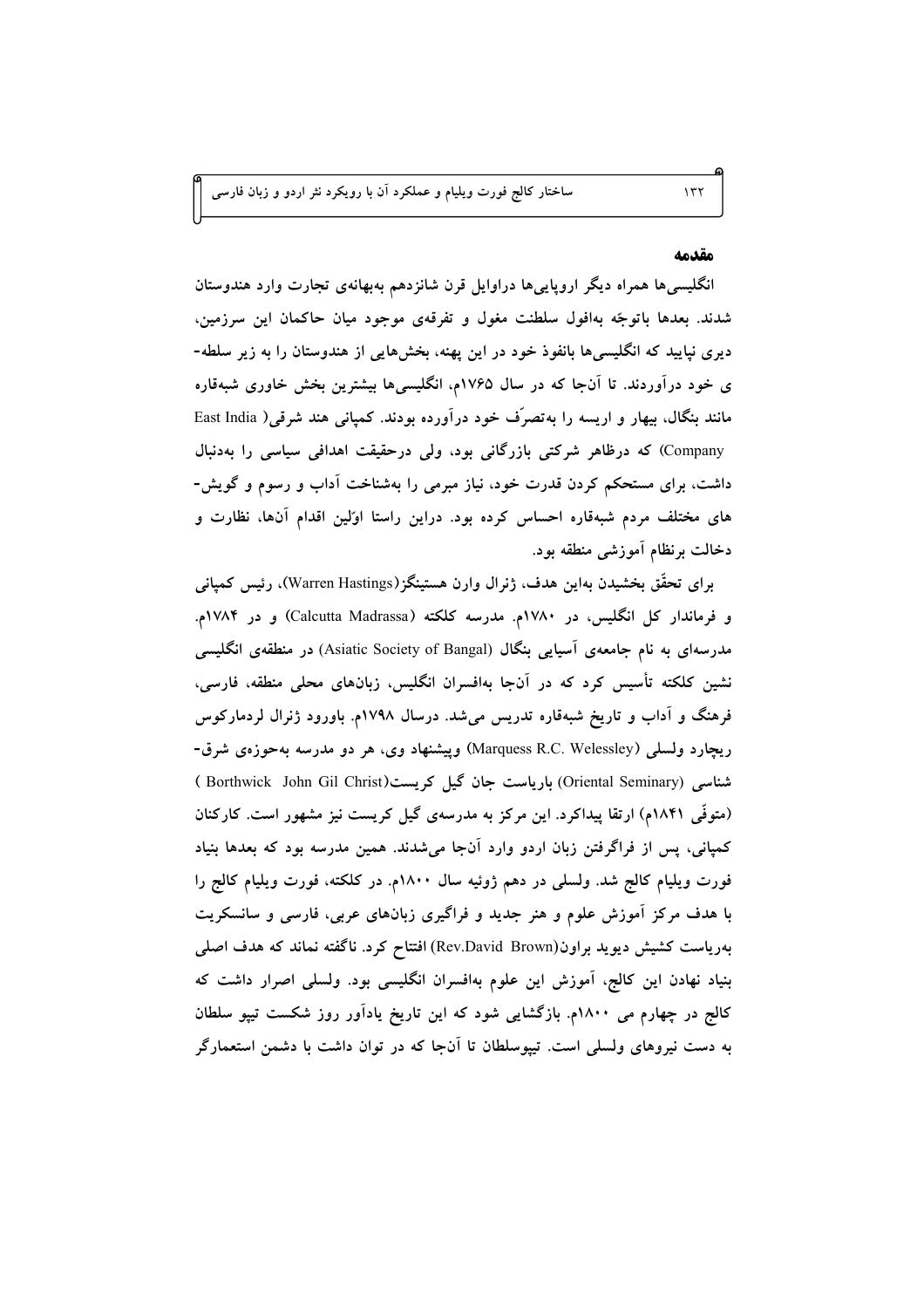فصلنامة مطالعات شبه قاره

جنگید و سرانجام نیز از پای درآمد. از این٫وی، ولسلی این روز را مهّم میشمارد؛ چه آن را بیانگر رهبری یک تفکّر سیاسی در پشت صحنه می دانست.

#### يتشينهي تحقيق

با توجّه به اهمّیت و نقش ماندگار فورت ویلیام کالج در تاریخ ادبیّات اردو، در این باره تألیفات بسیاری به صورت کتاب و مقاله به زبانهای مختلف به خصوص اردو و انگلیسی صورت گرفته است. در این راستا در زبان فارسی تحریرهای اندکی وجود دارد. داستان-نویسی معاصر هند از مریم خلیلی جهانتیغ و راجندر کمار؛ ادبیّات داستان نویسی در ایران و ممالک اسلامی تألیف و ترجمهی یعقوب آژند و مقالهی پیوستگی اردو با فارسی دری در مسائل زبان فارسی در هند و پاکستان از مشایخ فریدونی نمونهای از این مهّم هستند، امّا در آنها مطالبی مانند داستان اردو، دستورنویسی در اردو و چگونگی روند نفوذ انگلیس در شبه قارّه تنها به صورت پراکنده مورد بررسی قرارگرفتهاند. لذا نیاز به تمرکز یافتن این موارد در یک تحریر، از پیش احساس شده بود که این مقاله در پی رفع این نیاز یاد شده می باشد.

#### سیاست حاکم در فورت ویلیام

«نظام أموزشي حاكم درفورت ويليام كالج، همانند نظام أموزشي افسران در كشور انگلیس بود. دانشکده، رئیسی که به آن پراوست (Provost) میگفتند و همچنین معاونت آموزشی داشت. شرکت در مراسم عشاء ربّانی(Divine Service) برای همهی هنرآموزها اجباری بود» ( جالبی، ۲۰۰۶: ۴۰۸) این امر نشانگر آن است که انگلیس با حفظ قانون حاکم درکشورخود، ازهرگونه تأثیرپذیری هنرآموزها و عوامل خود از فرهنگ و رسوم شرقی پیشگیری میکرده و شرقشناسی را فقط برای تحقّقبخشیدن بهآرمانهای خود دنبال می-کرده است و از نفوذ آن در فرهنگ خود ممانعت بهعمل می آورده است.

انتخاب شهر کلکته برای این منظور، بهچند دلیل، بسیار سنجیده بود؛ نخست آنکه این منطقه نسبت به مناطق دیگر هند، کمتر تحت تأثیر فارسی و علاقهی مردم کلکته و دکن به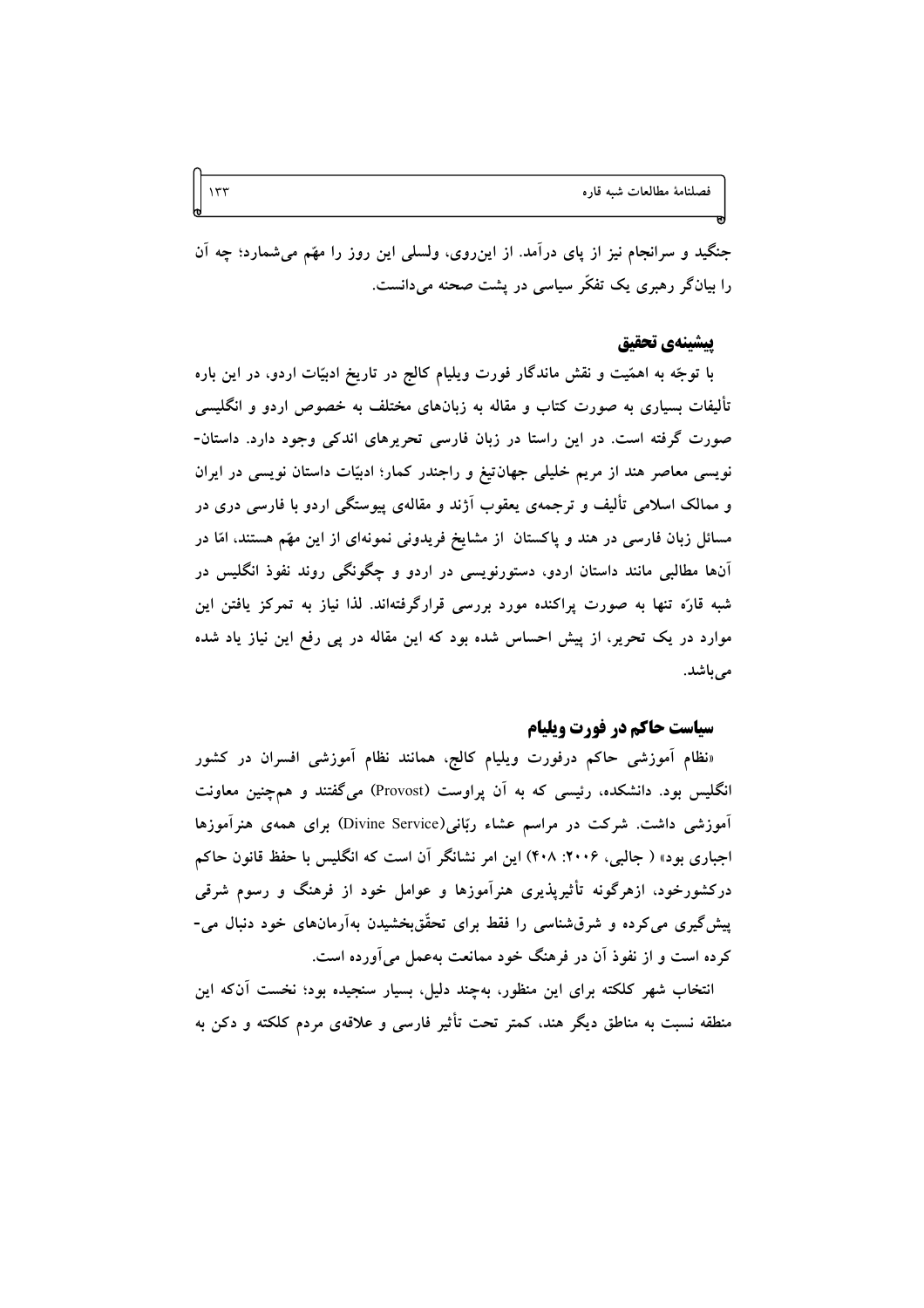فارسی، کمتر از مناطق دیگر بود دوم آن که در اثرتسلّط روزافزون انگلیسیها در شمال هند و حکومت پادشاهی در دکن، حاکمیت فارسی کمرنگتر شده بود؛ پس انگلیسیها برای درک جامعهی هندی، نیاز به شناخت زبان اردو و هندی داشتند( انور سدید، ۲۰۰۴: ۲۲۳)

در ادامهی این نظریه باید افزود که با توجّه به دور بودن کلکته نسبت به شهرهای دیگر شبه قارّه از ایران، انگلیسیها انگیزهی بیشتری به فعّالیت در آن شهر داشتند. همچنین از دیر-باز مردم دکن که اصالت آنها به قوم دراویدی میرسد، فزونتر از اقوام دیگر شبه قارّه، حافظ اصالت خود بودند. انگلیسیها از این دو عامل، بهره گرفته و در خاور شبه قارّه اخگری افروختند و به انتظار نشستند تا در فرصتی مناسب، آن را در غرب و دیگر بخش-های این مرز و بوم بگسترانند. در این میان، باید از گیل کریست یاد کرد که از همگی استادان و خاورشناسانی که در فورت ویلیام پویا بودند، نامآورتر بود.

## گیل کریست

دکتر گیل یا جیل کریست اهل اسکاتلند بود و در سال ۱۷۸۲م. برای اوّلین بار به منظور طبابت در ارتش کمپانی هند شرقی، وارد هند شد. او باور داشت که لازمهی موفّقشدن و لذَّت بردن از زندگی در کشور دیگر، شناخت زبان آن مرز و بوم است؛ بنابراین وی افزون بر پیشهی خود، به فراگیری زبانهای شبه قارّه از جمله، اردو و علوم شرقی پرداخت و در آنها تبحّر پیدا کرد تا جایی که بعدها تدریس این زبانها را به افسران انگلیسی بر عهده گرفت و تمام عمر خود را صرف تحقیق و پژوهش زبان اردو کرد. با تأسیس فورت ویلیام، وی به عنوان استاد در آنجا به آموزش پرداخت. در ابتدا دیوید براون(Rev.David Brown ) و بعدها کاپیتان توماس روبوک(Thomas Roebuck) رئیس کالج شدند. بر سر این مسئله که گل کریست نیز از رئیسان کالج بوده یا نبوده؛ اختلاف نظرهایی وجود دارد که عتیق صدیقی با استدلال، ریاست وی را نفی میکند(صدیقی، ۱۹۶۰: ۳۵– ۳۱) به هر روی، گیل کریست در گسترانیدن علم و ادب، سخت کوشا بود. بهگونهای که او را می توان در زمرهی شايسته ترين اعضاي اين تشكيلات دانست.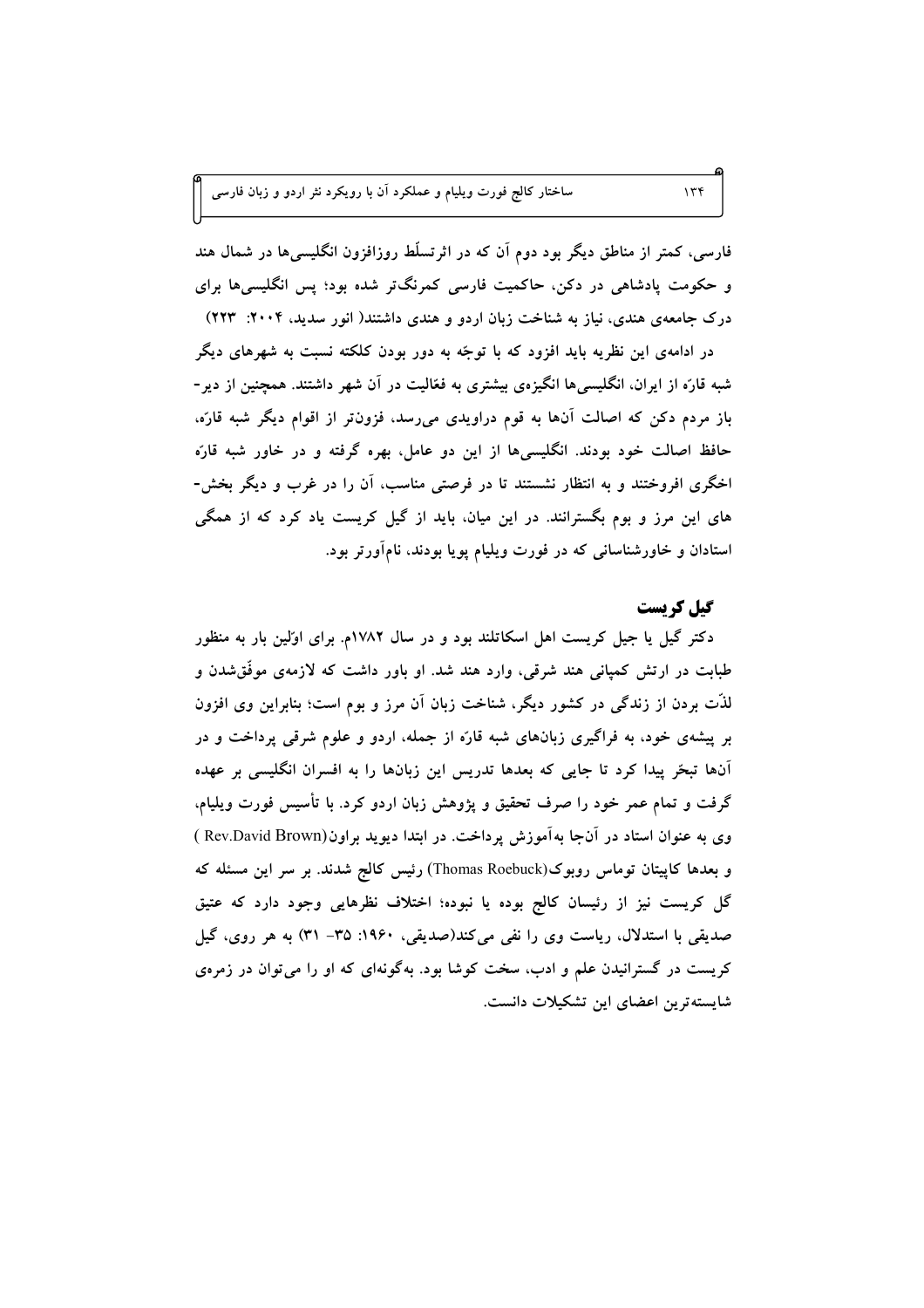وی در سال ۱۸۰۴م. به علَّت بیماری از فورت ویلیام استعفا داد، امّا از رخدادهای پسین کالج، چنین پنداشته میشود که عدم تفاهم وی باسران انگلیسی حاکم درشبه قارّه، انگیزهی کنارهگیری وی از کار بوده است(همان: ۱۸۵) کالج طی این چهار سال، پویاترین دورهی خود را گذرانده است. گل کریست درزمینهی زبان اردو، بهویژه دستور آن، آثار ماندگاری یدید آورد که شهرهترین آنان به شرح زیر است:

کتابچهی دو زبانهی، فارسی و انگلیسی، با عنوان «نظریهی جدید افعال فارسی همراه مصدرها ومترادف آنهادرهندي» (A new theory of the prospects of Persianverbs )(كلكته، ۱۸۰۱)؛اوَلِس فرهنگ انگلیسی،ار دو (English and Hindoostanee Dictionary)؛ (۱۷۹۰–۱۷۹۰)؛ دستور زبان هندی ( A Grammar of the Hindoostanee Language )( كلكته، ۱۷۹۶م)؛ و زبان شناسی شرقی (oriental Linguist) (کلکته، ۱۷۹۸م)؛ راهنمای اردو برای بیگانگان) The strangers' East India guide to the Hindustanee (كلكته، ١٨٠١م)؛ كتاب دستور زبان هندی وی، مجموعهای است مشتمل بر آواشناسی، بررسی ساختار هجا، ساختار صرفی و نحوی در اردو و در برخی موارد استفاده از خط دیوناگری.

هدف گیل کریست از تألیف، آموزش زبان اردو به انگلیسیها بود. در حقیقت مهمترین نتیجهی مطلوب تألیفهای وی، شناساندن زبان اردو بهملّیتهای دیگر بود. بایستهی یاد-آوری است که اینگونه نوشتارهای آموزشی توسّط غیر بومیها، در بیشتر زبانها رایج است. به هر روی پژوهش، تألیف وآموزش دستور زبان اردو توسّط بیگانگان آغاز و پایان ىافت.

کالج، غیرمستقیم، به ترویج اَیین مسیحی گرایش داشت که بارزترین مصداق اَن ترجمه و چاپ انجیل به زبان اردو است. با تبلیغات کمپانی هند شرقی، از سال ۱۸۴۰ – ۱۸۳۸م. حدود پنج هزار نفر به اَپین مسیحیت گرویدند(صدیقی، ۱۹۷۱: ۲۱) بی گمان، یکی از پیامد-های کاهلی بومیان در پردازش زبان بومی خود و پویایی بیگانگان در پژوهش گری و تدوین زبان، نفوذ فرهنگ و آیین بیگانگان خواهد بود. کریست برای درک ادبیّات اردو، آشنایی به علوم دینی را لازم میدانست، از این روی، به ترجمهی قرآن مجید به زبان اردو روی آورد(سيد محمد، ١٩٥٠: ١٥)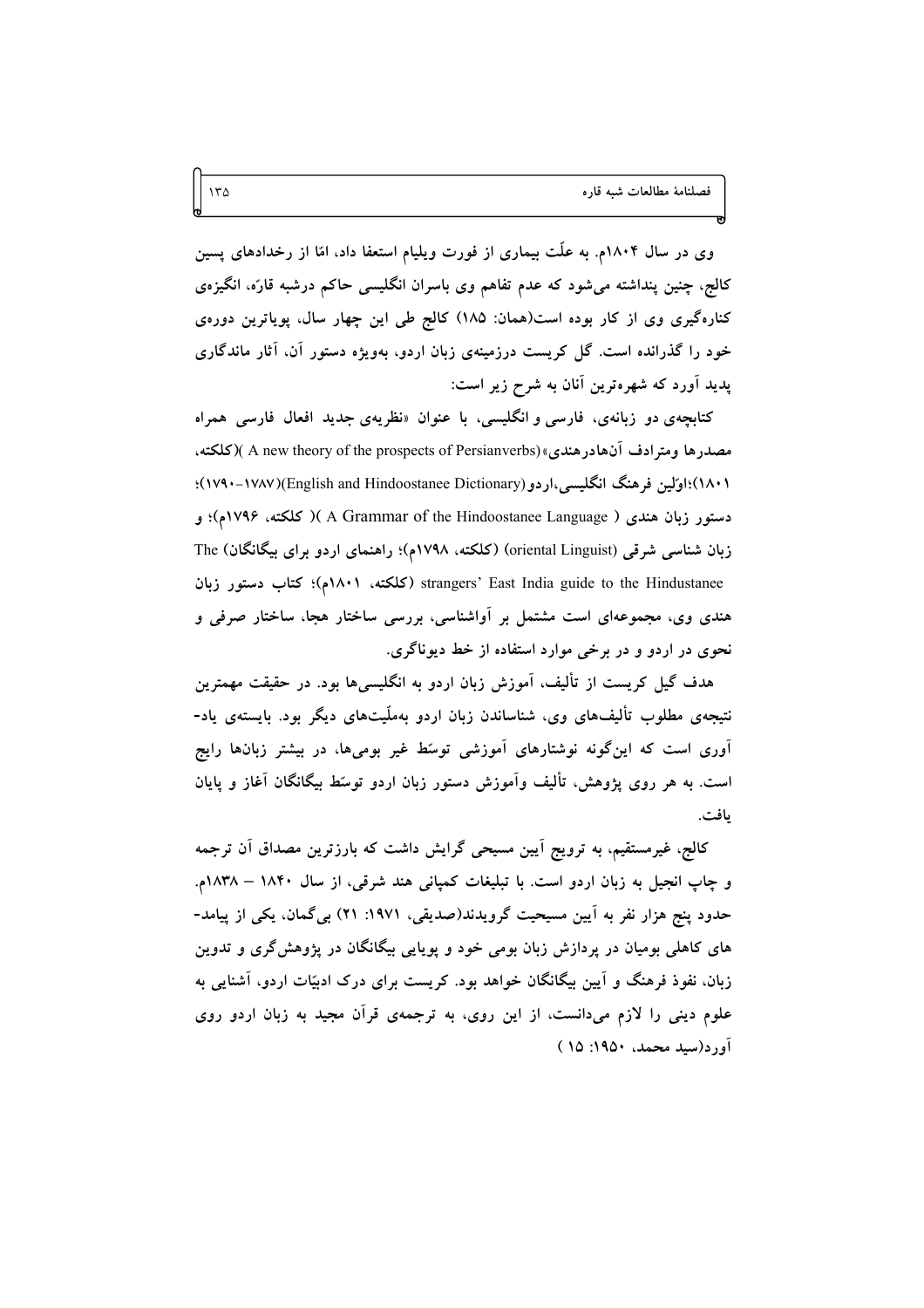با نفوذ بیشتر انگلیسیها در منطقه، فاصلهی مردم شبه قارّه با زبان فارسی بیشتر میشد. "به تدریج رابطهی زبان فارسی با عوام کمرنگ شده و رواج آن در قشر خاصّی از مردم دیده میشد. در دههی سوم قرن نوزدهم، کمپانی هند شرقی در مناطق تحت تصرّف خود، اقدام بهرسمی کردن زبان اردو کرد. در سال ۱۸۳۷م. دولت به حکومتهای ایالتی اجازه داد که بهجای فارسی، زبان ایالتی آنها، زبان رسمی منطقه شود و از شواهد برمیآید که تا سال ۱۸۳۸م. زبان اردو رسمیت پیدا کرد و در سال ۱۸۴۴م. طی لایحهای استخدام افراد مسلّط بهانگلیسی درالویت قرارگرفت."(صدیقی،١٩٧١: ١٩، ۴٧) این در حالی است که پیش از این رویدادها، گل کریست پیشنهاد ملّی شدن زبان اردو را به جای زبان فارسی مطرح کرده بود. پس، می توان نتیجه گرفت که گل کریست تنها سرگرم امور علمی نبوده و امور سیاسی منطقه را نیز مدّ نظر داشته است.

## نظام آموزشي در كالج فورت ويليام

در ابتدا دروس مصوّب این کالج عبارت بودند از: زبانهای شرقی مثل عربی، فارسی، سانسکریت، هندی، بنگالبی، تلنگی( Telengi)، مرهتی و تامیلی؛ حقوق اعمّ از فقه، هندویزم. علم اخلاق، حقوق بين|لملل، قانون انگلستان؛ امور بازرگانی، اعمّ از اقتصاد، مطالعهی اداره-های بازرگانی با تأکید بر مفاد کمپانی هند شرقی، جغرافی و حسابداری؛ زبانهای جدید اروپایی اعمّ از یونانی، لاتینی و ادبیّات کلاسیک انگلیسی؛ تاریخ اعمّ از تاریخ قدیم و جدید هند و دکن و کشورهای دیگر، تاریخ طبیعی؛ علوم اعمّ از گیاه شناسی، شیمی و نجوم (صدیقی،۱۹۶۰: ۱۳۸– ۱۳۹) از تدریس این علوم برمیآید که ولسلی به تأسیس موسسهای فراتر از کالج میاندیشیده است تا جایی که گفته میشود که وی و گیل کریست در صدد تأسیس دانشگاه اردو نیز بودند و حتّمی در راهاندازی رشتههایی مثل ریاضی، تاریخ، جغرافی، اقتصاد و غیره نیز در تکایو بودند، ولی شورای مدیران که با شروطی مجوز تأسیس کالج و آموزش زبانهای منطقه را داده بود، حاضر به اقدامی فراتر از آن نبودند و به خواستههای آن دو اهمّیتی ندادند (سیّد محمد، ۱۹۵۰: ۲۸۳) در نتیجه، این کالج به مرکز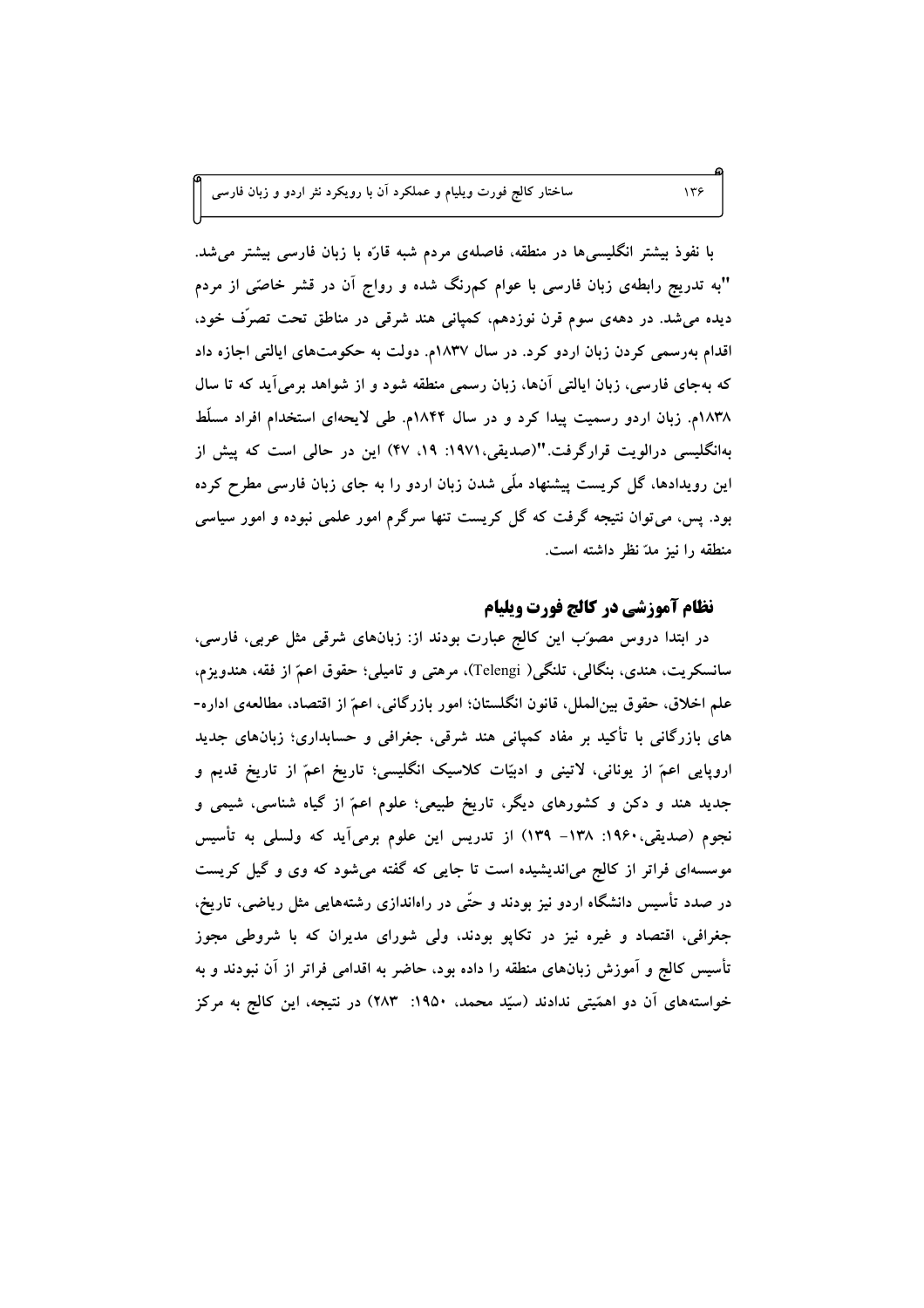آموزش زبانهای داخلی هند به خصوص اردو و خاورشناسی و به مرور فقط به آموزش زبانهای شرقی محدود شد.

سرانجام بهعلَّت مختلٍّ بودن وضعیت اقتصادی و عدم تفاهم بین ولسلَّی و سران انگلیسی در زمینهی مسائل مالی کالج، در سال ۱۸۰۶م. ولسلی به انگلستان بازگشت و در سال ١٨٠٧م. ازتعداد كاركنان كالج و مدرّسان آن نيز كاسته شد و بدين ترتيب اوّلين دوران فعّالیت فورت ویلیام به پایان رسید و به صورت یک مرکز آموزشی غیر فعّال درآمد. در سال ۱۸۳۰م. در کلکته مدرسهی انگلیسی تأسیس شد علوم دینی مسیحی جزو دروس آن مدرسه بود و برای گرویدن اهالی شبه قارّه به دین مسیحیت، تدابیری منسجم اخذ شد. درحقیقت انگلیسیها تحت اَموزش کالج فورت ویلیام با فرهنگ و زبان مردم شبه قارّه آشنایی پیدا کرده و باحذف زبان و ادبیّات و فرهنگ فارسی، توانستند آن هدفی را که از سالها پیش طراحی کرده بودند، عملی کنند. تا جایی که بعدها در سال ۱۸۳۸م. با ارائهی طرح جدید آموزشی توماس بابینگتن میکالی (Thomas Babington Micaulay ) معروف به لرد میکالی (Lord Macaulay ) متوفّی به ۱۸۵۹م برای رواج زبان انگلیسی به جای زبان فارسی، اَن کالج هم ارزش خود را از دست داد و به شکل مدرسهای معمولی برای کارکنان انگلیسیدرآمد.کالج درسال۱۸۵۲م. بادستورلرد دلهوسی (Lord Dalhousi) بسته شد.

#### خدمات علمي

خدمات علمی و ادبی این کالج به مدت بیست سال (١٨٢٠- ١٨٠١ ) جريان داشته است. در این دوره، پنجاه کتاب اردو به صورت تألیف و ترجمه توسّط هجده مصنّف با موضوعات داستان تخیّلی، تذکره، صرف و نحو، تاریخ، اخلاق، فقه و مذهبی چاپ و منتشر شدند (قادری، ۱۹۸۸: ۱۶۲– ۱۶۱) دراین میان، شمار عنوانهای ادبی چشمگیر است و نتیجهی آن، رسیدن زبان اردو به قابلیتهایی مهم میباشد.

در هندوستان گویشهای مختلفی وجود داشت، امّا از آنجا که بخش گستردهای از مردم شبه قارّه به زبان اردو تکلّم میکردند، این زبان بیشتر مورد توجّه کمپانی قرارگرفت. فارسی بودن زبان دربار مغول، رسمیّت و رایج بودن اَن بین قوم مرهته و علاقهی مردم شبه قارّه به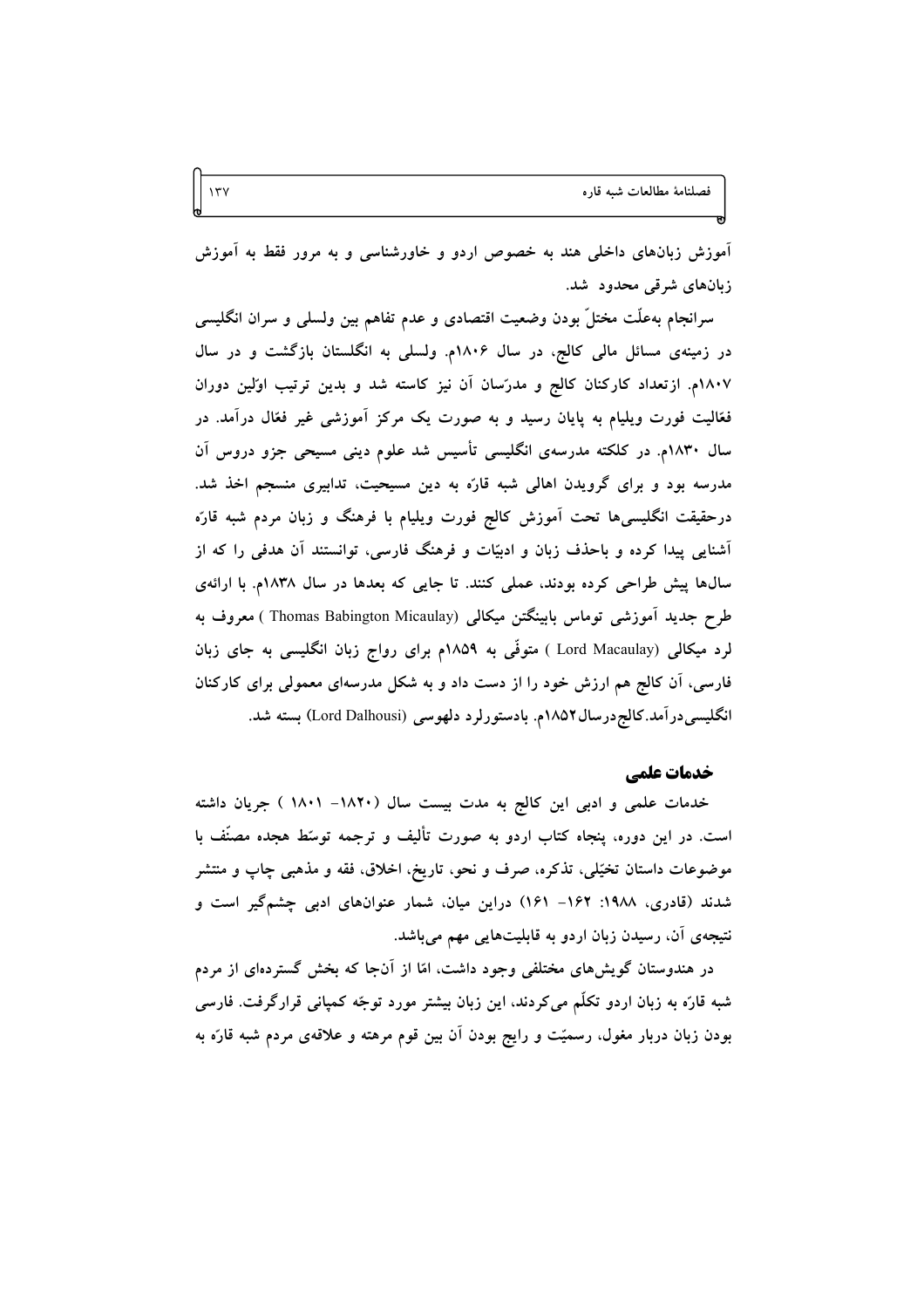ویژه مسلمانها به زبان وادبیّات فارسی، انگلیسیها را برآن داشت که افزون بر زبان اردو، فراگیری زبان فارسی را نیز در اولویت قرار دهند تا با مطالعه و تحقیق متونی که مورد توجّه اهالی شبه قارّه بود، بتوانند به تمایل و گرایشهای این ملّت دست یابند. تا جایی که گیل کریست میگوید: «اگرچه به واسطهی زبان هندی، زبان فارسی را هم یاد گرفتهام، امّا اعتراف می کنم که پیچ و خمهای دستور زبان فارسی هنوز هم برایم تازگی دارد. با این وجود، امیدوارم طی چند ماه بر آن تسلّط یابم و آن اندازه از فارسی را که برای یک محقق زبان هندي لازم است، فراگيرم.» (صديقي، ۱۹۶۰: ۱۱۶)

مهمترین اقدام فورت ویلیام پدیدآوردن متون نثر اردو با بیانی ساده بود. اگرچه بیشتر آنها، ترجمهی متون فارسی و هندی است، در این زمینه، مترجمان به راستی خلّاقیت نشان دادند، آنان به ترجمهی واژه به واژه نپرداخته، بلکه مفهوم و پیام متن را به زبان اردو پروراندند. این روش، به گسترش فضای فرهنگی هند انجامید. در خور یادآوری است که هدف آغازین از این جنبش فرهنگی، ترجمهی متون و فراهم سازی الگوی سادهی زبان برای آموزش نظامیان انگلیسی بود که تأثیر آن، در محدودهی نظامی پا بر جا ماند. اقدام بعدی انگلیسیها دسترسی به متون نثر روان اردو، تهیّدی کتابهای درسی، فرهنگ لغت، تدوین دستور اردو، ترجمهی داستانهای برتر فارسی و برخی آثار هندی به زبان اردو بود. برخی از منتقدان، این اقدام را نیکاندیشی این دو دانشمند(ولسلی و گیل کریست) برای گسترش ادبیّات اردو و زدودن نقایص بخش نثر آن دانستهاند. اگرچه این اقدام، دگرگونی شگرفی را در زبان و ادبیّات اردو در پی داشت ولی برخی متنقدان، نیک اندیشی و دلسوزی بیگانگان را نسبت بهزبان و ادبیّات اردو رد می کنند: «هدف دیگر انگلیسیها از این تصانیف، بهدست آوردن دل رعیتها و نشان دادن دبدبه و بخشش و علم دوستی بود»(انور سدید،۲۰۰۴:  $(579)$ 

از این روی، ولسلی و گیل کریست، ادارهی تألیف و ترجمه را در فورت ویلیام تأسیس کردند و استادان، افزون بر آموزش، به ترجمه هم پرداختند و کارشناسان فارسی به رتبهی منشی، کارشناسان عربی به رتبهی مولوی و هندوها به درجهی پندیت رسیدند. رتبهی اساتید و محققان فارسی به ترتیب شامل نایب منشی، منشی، نایب میرمنشی و میرمنشی بود.

 $15<sub>\lambda</sub>$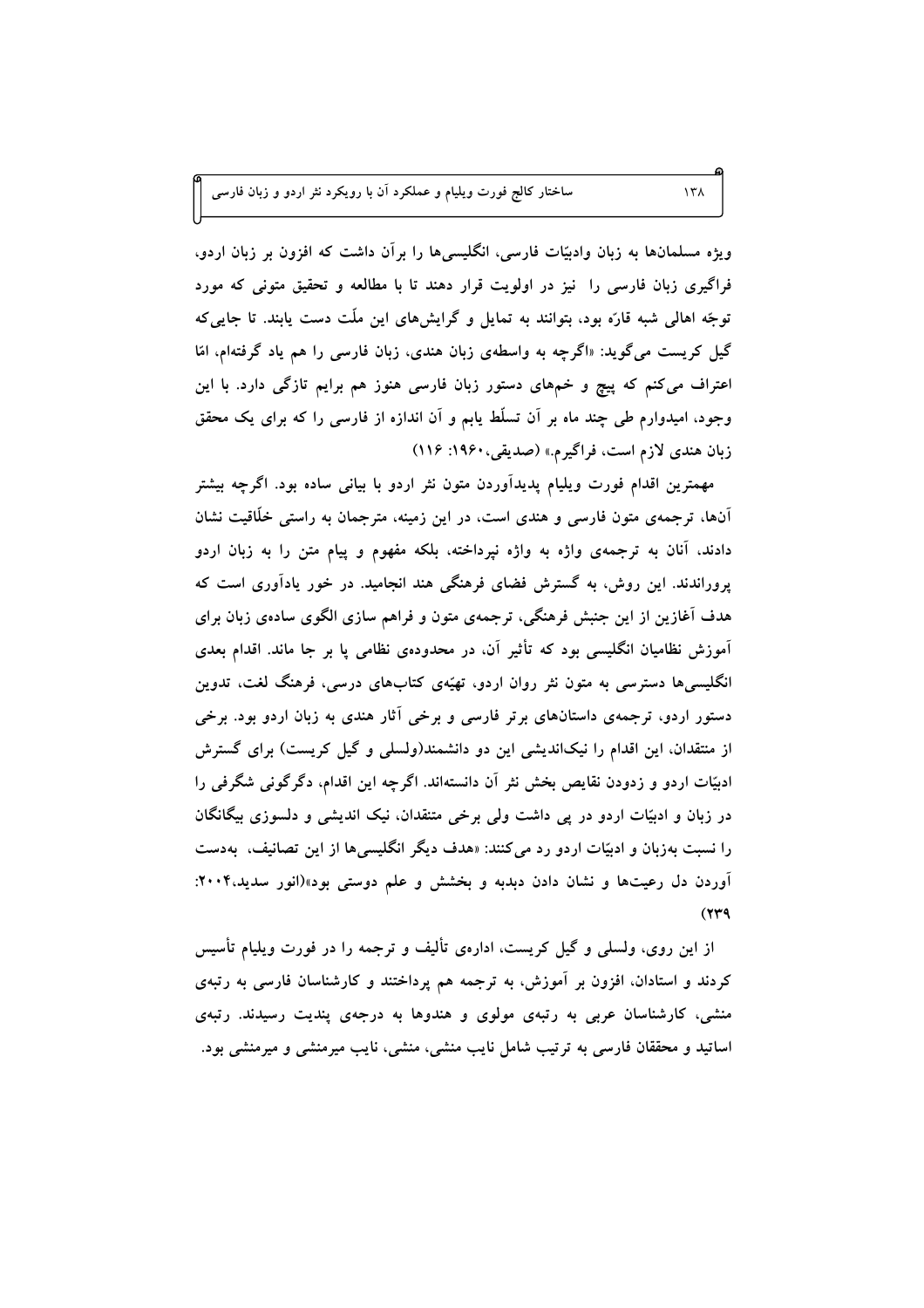میربهادر علی حسینی، تارنی چرنەمتر، مرتضی خان، غلام اکبر، نصیرالله، میرامن، غلام اشرف، هلالالدّين، محمّد صادق، رحمتالله خان. غلام غوث. كندن لال. كاشى راج. میرحیدر بخش حیدری از جمله نخستین استادان کالج بودند.

 $149$ 

### **تاریخچهی نثر اردو**

برای نفوذ در دل یک ملّت، ارتباط کلامی، شرطی لازم، امّا ناکافی است. برای رسیدن به این هدف باید اشتراکات فکری پدید اَورد؛ یکی از این اشتراکات، ادبیّات است. علاقهی وافر مردم شبه قارّه به ادبیّات فارسی، به علّت اشتراکات فطری است. انگلیسیها تنها برای رسیدن به اهداف سلطهجویانهی خود، در صدد پی بردن و درک این اشتراکات برآمدند.

«تا آن زمان (پیش از قرن نوزدهم) کتابهای نثری که در شمال هند تألیف شده بودند، درونهایهی مذهبی داشتند. در دکن نیز همین وضعیت وجود داشت؛ رسالههای نوشته شده در آنجا با موضوع مذهبی و تصوف بود. بنابراین گیل کریست برای دسترسی به متون ادبی اردو، مصنّفان با صلاحیت را برای آماده سازی متون به زبان ساده و روان اردو، درکالج استخدام کرد و برای نشر آنها چاپخانهای در کالج راهاندازی کردند»( سهیل بخاری، ۱۹۸۷: ۱۰۰) این اوّلین چایخانه با خط نستعلیق در هندوستان با عنوان «هندوستانی پریس» بود. تا آن زمان سرمایهی ادبیّات اردو، محدود به شعر میشد و بخش نثری اردو افزون بر متون مذهبی شامل آموزش اخلاقی مانند معراج|لعاشقین از بندهنواز گیسودراز؛ سب رس از ملا-وجهی برگرفته از قصّهی حسن و دل محمد یحیی نیشابوری و نوطرز مرصّع از محّمد حسین عطاخان تحسین برگرفته از قصّهی چهار درویش امیرخسرو دهلوی بود، امّا نثر اردوی این تألیفات نیز به علّت نزدیک بودن به نثرفارسی، فاقد بیانی ساده و روان بود. ازآنجا که میل به قصّهگویی از دیرباز در انسانها وجود داشته است، اردو زبانها برای تأمین خواستهی خود، از داستانهای فارسی بهره می بردند و متون اوّلیهی نثر اردو نیز با محتوای داستانهای تخیّلی آراسته شده به آرایههای ادبی موجود بودند. فورت ویلیام شیوهی ترجمه را برای تهیّهی متون ساده برگزید. در زمینهی ادبیّات، بیشترین متون ترجمه شده، برگرفته از متون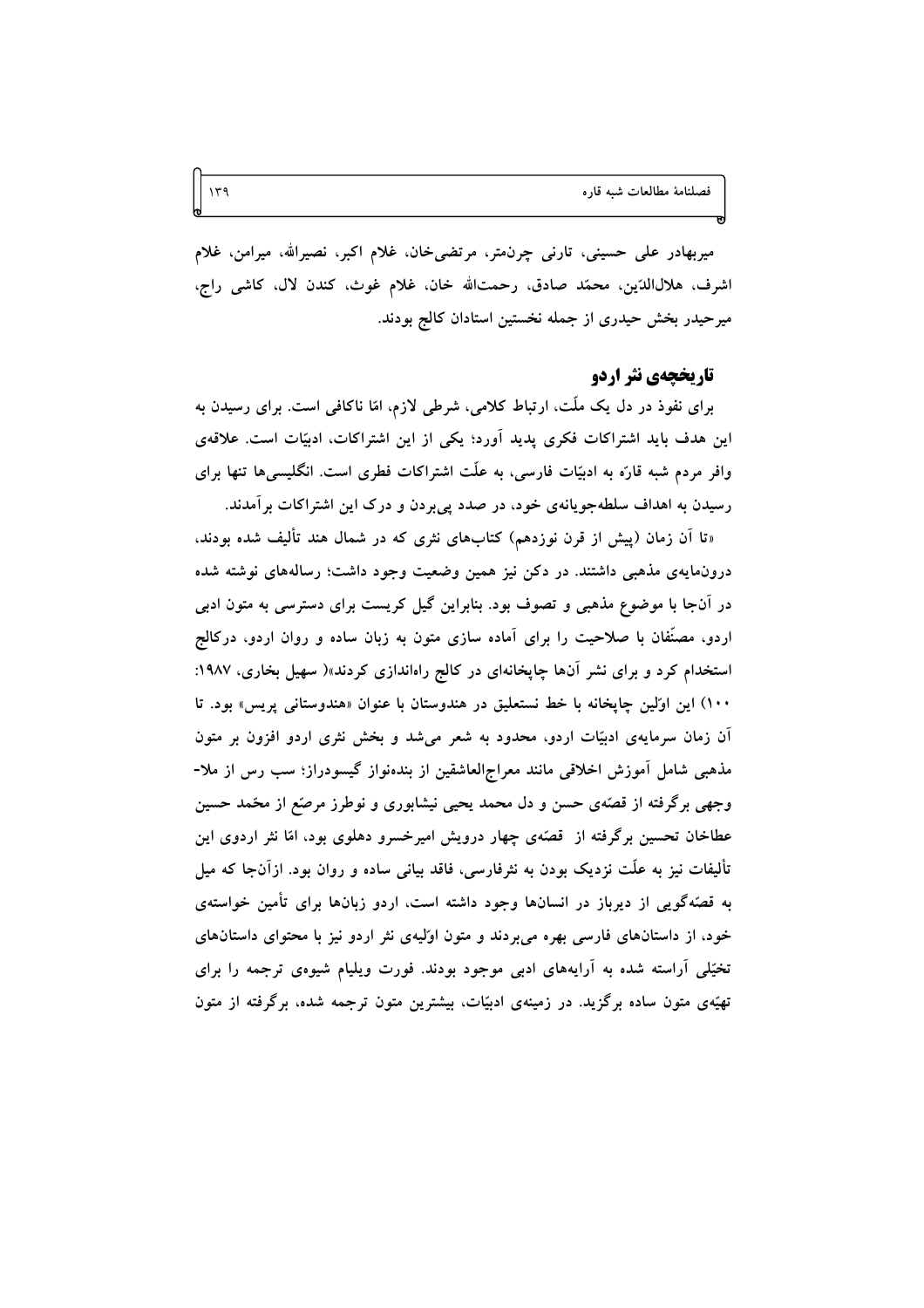داستانی فارسیاند. با آمادهسازی متون نثر داستانی اردو، بزرگترین اقدام در تاریخ ادبیّات نثری اردو توسّط فورت ویلیام کالج به ثبت رسید.

## الگوبرداري از متون فارسي

در اینجا به چند نمونهی مهّم داستانهای اردو که از فارسی ترجمه شدهاند، اشاره می-شود:

۱– باغ و بهار: میرامن این داستان را از قصّهی چهار درویش به اردو ترجمه کرد. اوّلین بار باغ و بهار در سال ۱۸۰۳م. در کلکته به چاپ رسید. دربارهی مؤلف اصلی زبان فارسی این داستان، اختلاف نظر وجود دارد. بیشتر برآنند که چهار درویش، تألیف امیرخسرو (متوفَّى:٧٢٥) است. البته شيراني با استدلال، مصنف آن را محمدعلي معصوم مي گويد (شیرانی، ۱۹۸۷: ۱۲۲– ۱۱۷) اگرچه چهاردرویش پیش از این هم به زبان اردو، به شکل نثر و شعر برگردانده شده بود، ولی فقط سه نسخهی آن باعث افتخار تاریخ ادبیّات اردو است؛ «نو طرز مرصَّع»( ۱۷۷۵م) از محمدحسین عطاخان تحسین؛ «باغ و بهار» از میرامن و «چهار درویش» از محمّدغوث زرّین. در بین این سه نسخه، از قلم معجزهآسای میرامن، این قصّه شهرت مردمی و جاودانگی پیدا کرده است.(گیان چند، ۱۹۸۷: ۲۵۷)

روانی و شیوایی بیان، به کارگیری زبان روزمرهی دهلی، ارائهی تصاویر زنده از جامعهی آن زمان، مانند آداب و رسوم، خوراک و پوشاک، باورهای اسلامی و ترسیم فرهنگ درباری دهلی از ویژگیهای منحصربهفرد باغ و بهاراست. میرامن چنان با مهارت داستان را با ذوق و ظرافت، همراه عناصر سرزمین خود ارائه میدهد که فراتر از ترجمه به نظر می رسد. باغ وبهار، مجموعهای متشکّل از پنج داستان پادشاه کشور روم، اَزادبخت و چهار درویش که هر کدام بلند پایگانی از کشورهای مختلفاند، میباشد؛ هر یک از این افراد حکایت زندگی خود را بازگو می کند. بدون شک مأخذ اصلی باغ و بهار، چهار درویش فارسی است.

۲– الف: آرایش محفل: ترجمهای با دخل و تصرّف بسیار توسّط سیّدحیدر بخش حیدری (متوفَّى ١٨٢٣م) ازداستان فارسي هفت سير حاتم (١۴٨۶م) از ملَّاحسين واعظ كاشفى است که در سال ۱۸۰۵م بهچاپ رسید. موضوع داستان مربوط به ایثار و نوعٖدوستی حاتم طایی و

 $14.$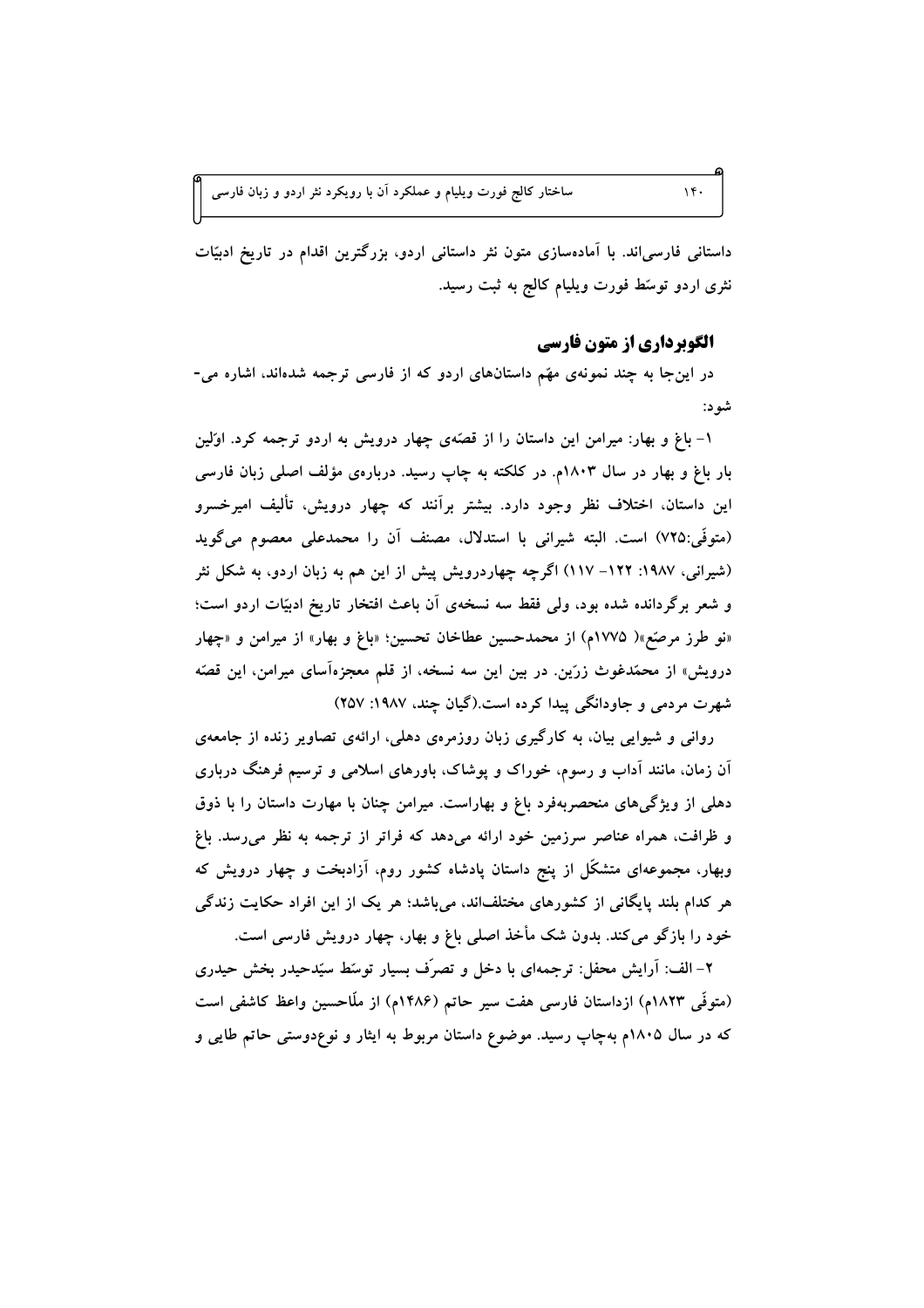سفرهای وی بادرون مایههای اخلاقی است که با تخیّل و عناصر مافوقالفطرت آمیخته است. «بهعلّت عنصرهای مربوط به سرزمین هندوستان، اصل این داستان در هند نوشته شده است.» (همان: ٣٠٩)

ب- با همین تشابه عنوان، کتابی از افسوس (متوفّی ۱۸۰۹م) موجود است که در سال ۱۸۰۵م به رشتهی تحریر درآمده و در سال ۱۸۰۸م به چاپ رسیده است. این کتاب یردازشی است از تاریخ هند، با تأکید بر آیین هندو تا سال ۱۱۰۷ق است. آرایش محفل از افسوس، برگرفته شده ازخلاصهالتواریخ( ۱۶۹۵م) سبحان رائے بهـنداری پتپالوی است و افسوس برای ترجمه و تألیف آن از آیین اکبری و سیرالمتأخَّرین و کتابهای دیگر در گسترهی تاریخ بهره برده است. به گفتهی جالبی(۲۰۰۶: ۴۶۱)، افسوس با این تألیف، نثر اردو را برای موضوعات تاریخی آماده ساخت. بعدها همین متن در دفعات به زبان انگلیسی ترجمه شده است (احتشام حسین، ۲۰۰۱: ۱۴۵).

۳-باغ اردو: میرشیرعلی افسوس، گلستان سعدی شیرازی را به اردو با عنوان باغ اردو ترجمه کرد و اوّلین بار در فورت ویلیام در سال ۱۸۰۲م بهچاپ رسید. قسمت نثر گلستان سعدی به زبان نثر و قسمت شعری آن با حفظ شکل شعری به اردو ترجمه شد. گاهی برای تفهیم بهتر یک بیت شعر فارسی، آن را در دو بیت اردو ماهرانه ترجمه کرده و محاورههای فارسی را عیناً به صورت محاورهی اردو برگردانده است. توسّط همین باغ اردو، بسیاری عبارات سعدی زبان زد مردم شبه قارّه شده است.

۴-توتا کهانی: سیّدحیدر بخش حیدری، طوطیiامهی ضیاء الدّین نخشبی را بهاردوی دکنی رایج اَن زمان با عنوان توتا کهانی برگرداند. این اثر درسال ۱۸۰۴م بهجاب رسید. اصل آن اثر، بهزبان سانسکریت با عنوان شوکا سپتتی بوده است. (سکسینه،۱۹۹۰: ۲۴۷)

۵-مذهب عشق قصَّهي گل بکاولي: تاجِالملوک و گل بکاولي عزت الله بنگالي توسَّط نهال چندلاهوری با عنوان مذهب عشق از فارسی به اردو درآمد. این داستان در سال ۱۸۰۴م. به چاپ رسید. محور اصلی مذهب عشق، بی ثباتی دنیا و معرفت حق و حرکت از عشق مجازی به سوی عشق حقیقی است. نهالچند، عشق را بهعنوان یک دین ارائه می دهد.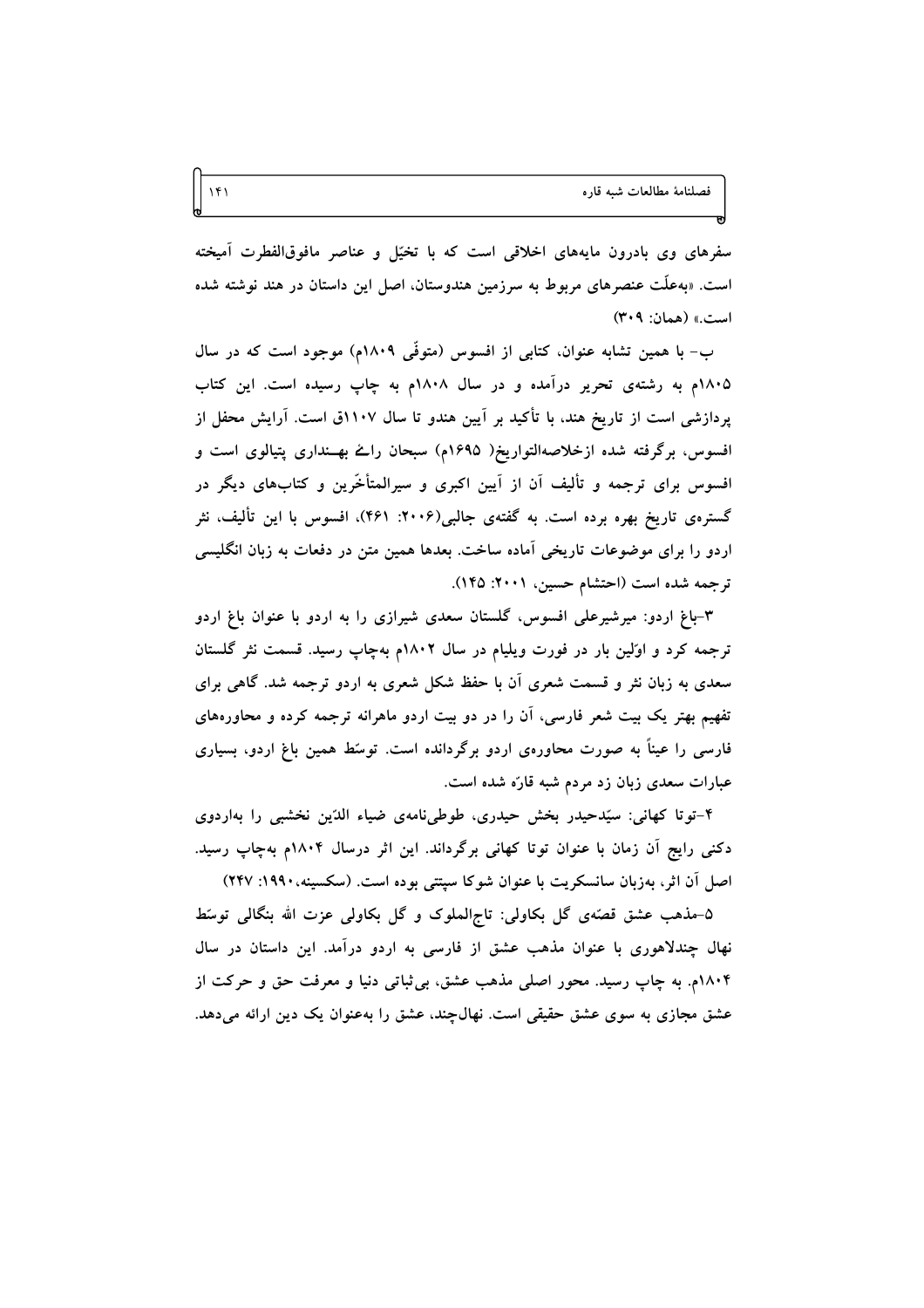بعدها دیاشنکر نسیم مذهب عشق را در قالب مثنوی باعنوان گلزار نسیم به اردو برگرداند. این مثنوی از شهرت خاصی برخوردار است.

۶-گنج خوبی: میرامن أن را از داستان اخلاق محسنی، ملّاحسین واعظ کاشفی، به همراه تمامی شعرهای موجود درآن به اردو در سال ۱۸۰۳م. ترجمه کرد و بعدها در بمبئی به ڃاپ رسيد.

۷-گلزار دانش: حیدربخش حیدری، آن را از بهار دانش تألیف شیخ عنایتالله در سال ۱۸۰۴ ترجمه کرد. بعدها عبادت بریلوی جلد اول آن را در سال ۱۹۷۳م به چاپ رساند. به نظر می رسد ترجمهی حیدری به شکل واژه به واژه باشد.

٨–گل مغفرت: حیدر بخش حیدری، ابتدا کتاب روضهالشّهدا از حسین واعظ کاشفی را با عنوان گلشن شهیدان ترجمه کرد، ولی به علّت طویل بودن، به چاپ نرسید. بعدها حیدری، خلاصهی آن را با عنوان گل مغفرت در سال ۱۸۱۲م. در کلکته به چاپ رساند. این اثر، مشهور به ده مجلس با درون مایهی مذهبی و در توصیف آلءبا و یاران امام حسین (ع) است. در سال ۱۸۴۵م. به زبان فرانسه ترجمه شد. (احتشام حسین، ۲۰۰۱: ۱۴۴)

۹– اخلاق هندی: متن اصلی اَن به زبان سانسکریت و مجموعهای از داستانهای پندآموز با عنوان هتو پدیش (Hitopadeca ) است. دو ترجمهی آن به فارسی با نامهای نگار دانش و مفرح|لقلوب صورت گرفت. میربهادرعلی حسینی، مفرح|لقلوب، ترجمهی مفتی تاج|لدّین را با عنوان اخلاق هندی به اردو ترجمه کرد که درسال ۱۸۰۳ بهچاپ رسید.

۱۰- خردافروز: حفیظالدّین احمد، خلاصهای از عیار دانش ابوالفضل علامی را به اردو بهاسم خرد افروز به ترجمه کرد. عیار دانش نیز ترجمهی متن عربی انوار سهیلی، کلیله و دمنه توسّط ملّاحسین واعظ کاشفی است. خردافروز در سال ۱۸۰۴ م. درکلکته به چاپ ر سید.

١١- هفت گلشن: مظهرعلميخان ولا( متوفَّى ١٨١۶م). هفت گلشن از ناصرعلميخان واسطی بلگرامی(متوفّی ۱۱۳۸ق) را که مجموعهای از پند و نصیحت با محتوای اخلاقی و مشتمل بر هفت بخش است، به اردو ترجمه کرد و عبادت بریلوی آن را در سال ۱۹۶۴م. درکراچی به چاپ رساند.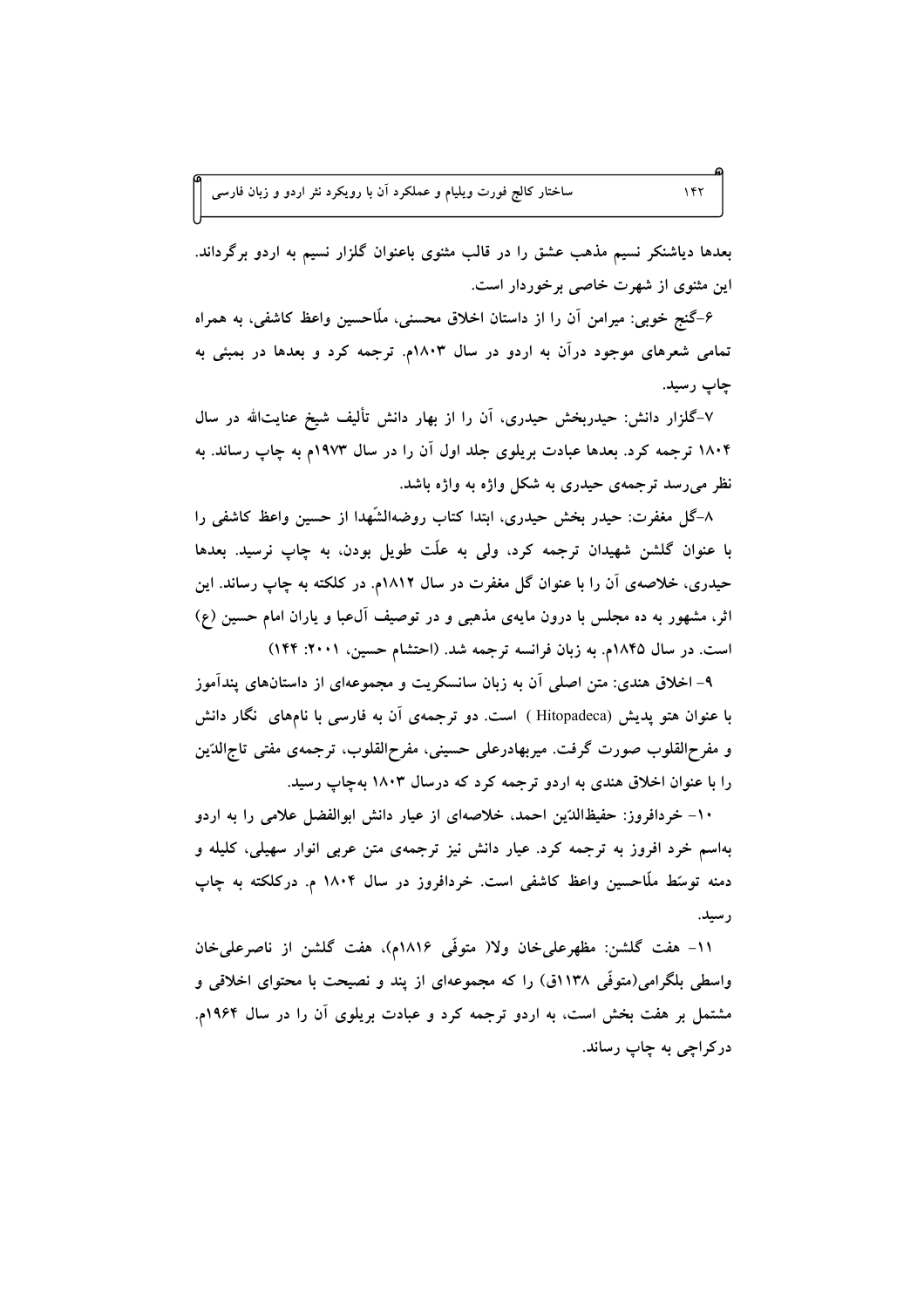١٢- داستان اميرحمزه: اگرچه داستان اميرحمزه را تأليف خليلءلميخان اشک ميداند، ولی گیان چند، آن را برگرفته از رموز حمزه میشمارد، اشک نیز مصنف متن اصلی آن را ملأجلال،بلخي گفته است. (گيان چند،١٩٨٧ :٢۴٨) داستان اميرحمزه، مجموعهاي از هشتاد و هشت داستان است که در بستر فضای هندوستان جریان دارد. افزون برادبیّات به موضوعات تذکرهنویسی، فرهنگنویسی، دستورنویسی، تاریخ، اخلاق و علوم دینی نیز توجّه شد و تألیفاتی در این راستا نگارش یافت.

۱۳– تاریخ نادری: حیدربخش حیدری، آن را از تاریخ جهانگشای نادری (نادرنامه) از مورخ و منشی نادرشاه، میرزا محمد مهدی استرآبادی در سال ۱۸۰۹م. ترجمه کرد.

۱۴-تاریخ اَسام: میر بهادر علی حسینی، تاریخ اَسام (اَشام)را از ولیاحمد شهابالدّین طالش با همین اسم به اردو برگرداند.

همچنین ترجمهی تاریخ شیرشاه سوری از عباس خان سروانی به نام تاریخ شیرشاهی و ترجمهی تاریخ جهانگیر شاهی از معتمد خان به نام اقبال نامهی جهانگیری توسّط ولا؛ ترجمهى اكبرنامه از ابوالفضل علامى با عنوان كتاب واقعات اكبر توسّط خليل على خان اشک و ترجمه و تکملهی تذکرهی گلزار ابراهیم، علی|براهیم خان خلیل توسّط میرزا علی لطف بهاسم گلشن هند (تاليف سال ١٨٠١م) و صرف اردو از مولوي امانت الله از نمونه-های دیگر ترجمههای صورت گرفته در فورت ویلیاماند.

از محتوای متون تاریخ مدون درکالج برمیآید که انگلیسیها می خواستند بی کفایتی پادشاهان شبه قارّه و قانون.مندی و مدبر بودن خودشان را در امور کشورداری به عوام شبه قارَه القا كنند (افسوس، مقدمه عابد على عابد، ١٩۶٣، الف: ٥٨)

## **ویژگیهای زبانی این آثار**

ویژگی مشترک این متون، سادگی، روانی، استفاده از زبان روزمره و دوریگزینی از پیچیدگیهای زبانی و آرایههای ادبی است. گیل کریست بر استفاده از زبان ناب اردو، درآن جا که متن مبدأ سرشار از آرایهها، عبارتهاو جملههای پر از صنایع ادبی، تاکید کردهاست؛ چه او میداند که مترجم نمیتواند از تأثیر آن بهطور کامل ایمن بماند. بهکارگیری واژه و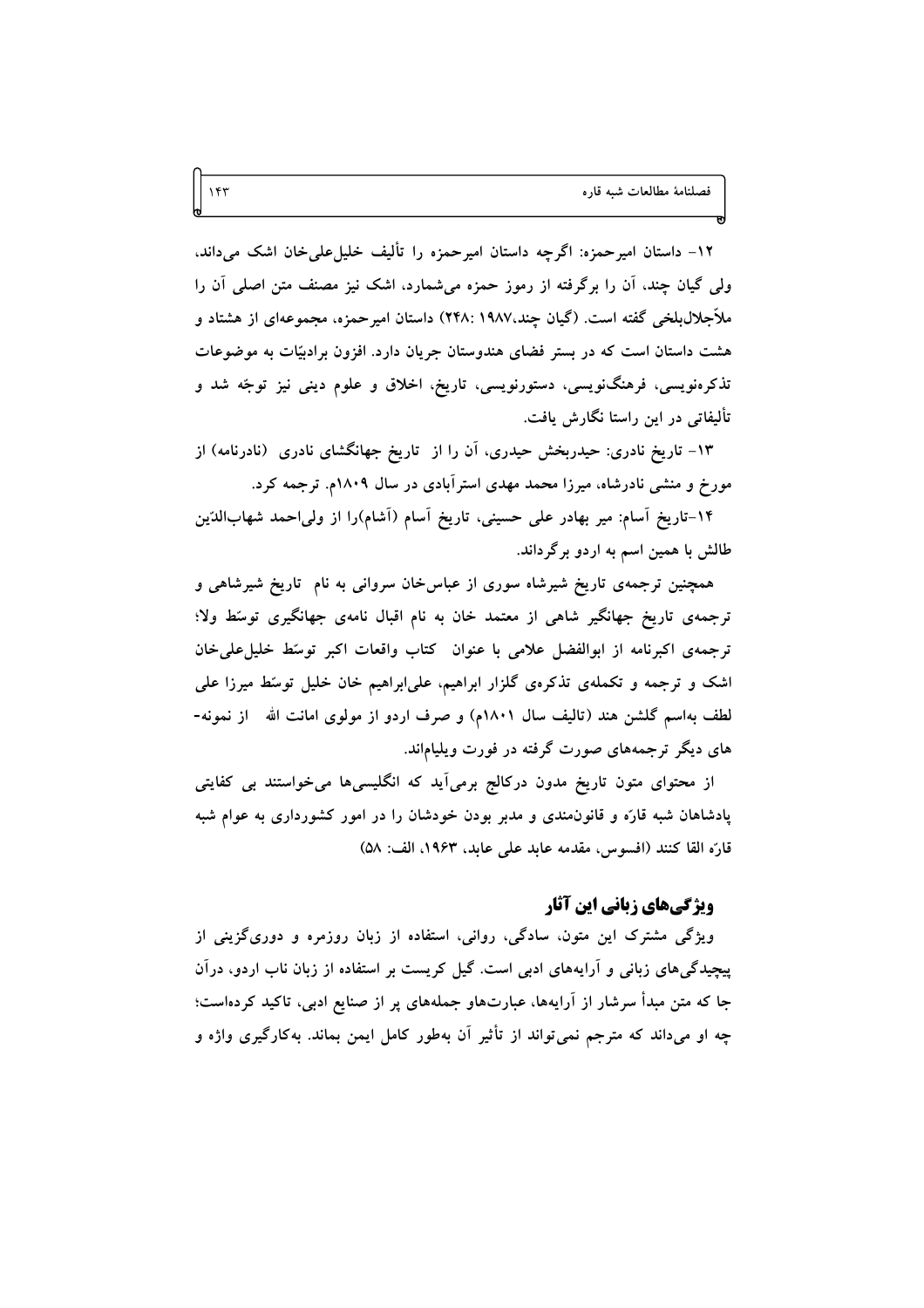ترکیبهای فارسی و عربی و ساختار جملهی فارسی در باغ و بهار، گنج خوبی، باغ اردو، گلزار دانش، آرایش محفل، مذهب عشق، تاریخ نادری و گلشن هند نمونههایی از این نوع تأثير يذير ياند.

سیّد وقار عظیم، دربارهی متن گنج خوبی و اخلاق محسنی میگوید:«اوّلین موردی که خواننده را تحت تأثیر قرار می دهد، بیان ساده و روان است. هدف نویسندگان، استفاده از زبانی نزدیک به زبان روزمره بوده است. دومین خصوصیت این است که در حین ساده بودن، رنگ نوشتار فارسی بر این متون چیره شده است و سوم این که مصنف با به کارگیری اشعار و یا عبارات مسجّع، با بیانی شاعرانه، ادبیّات زیبایی در اثر خود ایجاد کرده است» (وقار عظیم، ۲۰۰۷: ۴۳)

دو علَّت می توان برای وجود واژگان و ترکیبهای فارسی ذکر کرد: مترجم ناخودآگاه تحت تأثیر زبان متن اصلی قرار گرفته و عناصر آن را به زبان مقصد منتقل می کند و دیگر این که، مردم شبه قارّه با برخی واژهها و ترکیبهای فارسی، عجین شده بودند که آنها را جزوی از زبان خود میدانستند.

متون و داستانهایی نیز از زبانهای عربی، هندی مانند سانسکریت و برج بهاسا (BrajBhasha) و غیره بهاردو ترجمه شد که نمونههایی از آنها شکنتلا ناتک، سنگها سن بتّیسی، بیتال پچیسی و مادهونل اور کام کندلا" هستند وبه همان دلایلی که برای به کارگیری و نفوذ واژههای فارسی باز گفته شد، واژههای عربی، سانسکریت و برج بهاسا و غیره، وارد این متون و در نتیجه زبان اردو شدند. دربارهی رواج عناصر زبانهای هندوستان درزبان اردو با توجّه به فضای مناسب زبانی، این روند با شتاب بیشتری صورت گرفت.

## **تاثیر فرهنگی و ادبیّاتی این متون**

سکسینه (Saksena)، فورت ویلیام کالج را پایهگذار نثر اردو میداند (سکسینه، ۱۹۹۰: ۲۳۹) در صورتی که با توجّه به در دسترس بودن متون نثری اردوی متعلّق به چهار قرن پیش از فورت ویلیام، در دکن و گجرات، سخن سکسینه را اینگونه باید تصحیح کرد که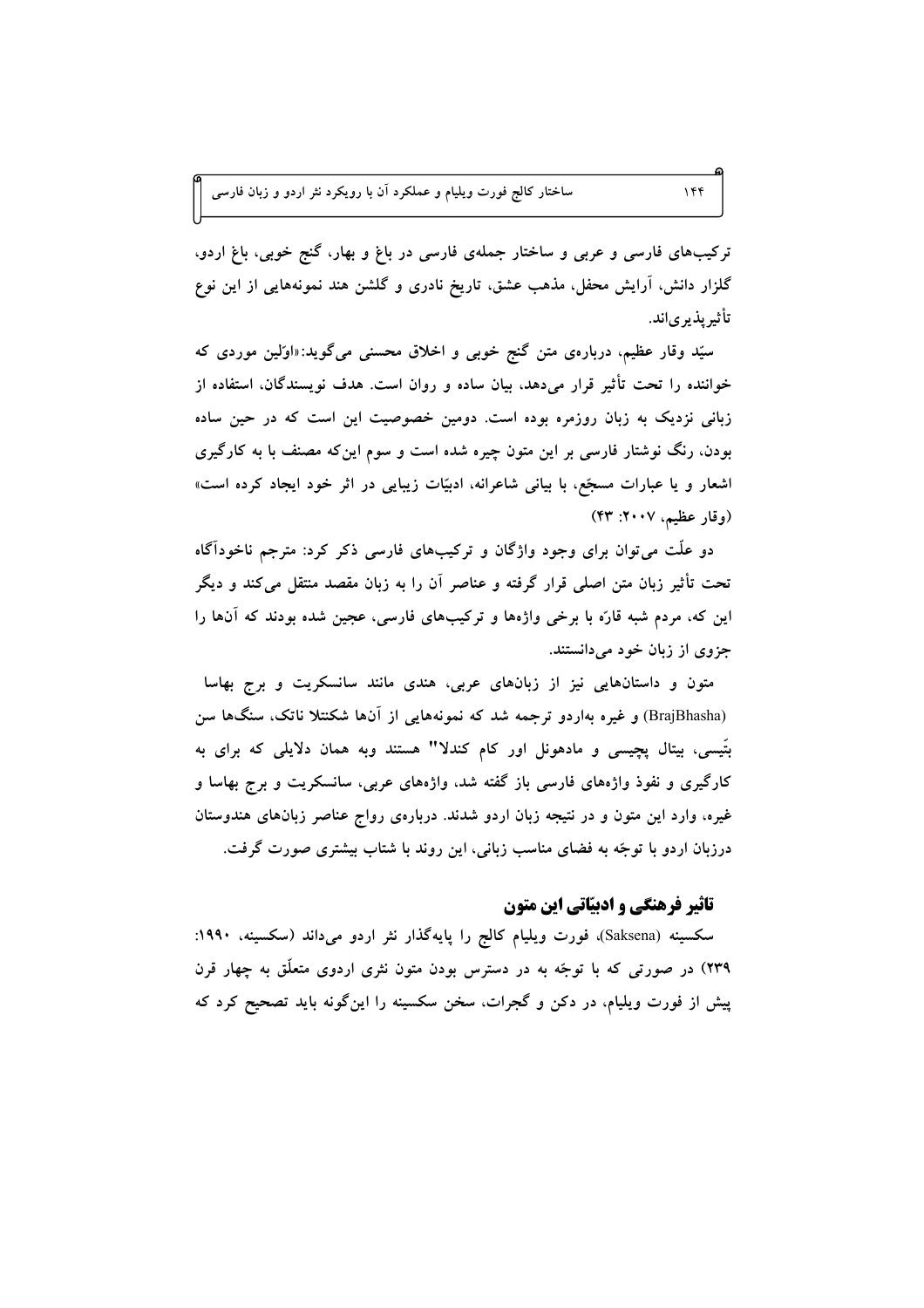کالج فورت ویلیام آغازگر نثر منسجم ادبی اردو و ارتقا دهنده داستاننویسی در زبان اردو است.

همان گونه که پیش تر گفته شد، هدف نهایی فورت ویلیام کالج از رشد و گسترش زبان-اردو، ساده و روان نگاری و در نتیجه گسترش آن در شبه قارّه بود، امّا این که این گونه نگارش موجب تحوّلی ناگهانی در ادبیّات اردو بوده است یا نه، به گفتهی کاشمیری در محدودهی زمانی ۱۸۰۰م در عرصهی ادبی، تغییراتی در نگارش و معیار زبان روزمره در حال وقوع بود که این امر بیانگر آن است که نثر خسته حال اردو خود را برای مرحلهی جدیدی از تکامل آماده می کرد. در بطن نثر مسجّع و مرصع اردو که مورد پسند مردم و مطابق فرهنگ اَن زمان بود. جریان سادهگویی در حال شکل گیری بود. کالج فورت ویلیام توانست از این فرصت استفاده کند و این جریان را ساماندهی نماید. نمونهی متون نوشته شده به اردو پیش از کالج، مهرافروز و دلبر، عجائبالقصص و نواَیین هندی است. (کاشمیری، ۲۰۰۳: ۴۹۴)

با توجّه به تدریس سه زبان مهمّ منطقه یعنی بنگالی، هندی و اردو، روند تألیف و چاپ متون بدین صورت بود؛ متونی که براساس رسم الخط زبان عربی و فارسی آماده میشد، با عنوان اردو و اَن دسته از متون که بهخط دیوناگری تهیّه میشدند با عنوان هندی تفکیک میشدند. عابدعلی عابد این نوع جریان را در پی هدف و نگرش سیاستمدرانهی انگلیس تلقی می کند و میگوید: «این نوع اختلاف در متفاوت بودن زبانها منجر به دامنزدن بر اختلاف شدید فرهنگ<sub>ی</sub> میان دو ملّت شد.»(افسوس، مقدمه عابد،۱۹۶۳،ب: ۵۲) همچنین وی تأليف اين ترجمهها را تأمين كنندهى ابعاد مهمّ تقويت اقتدارحكومت انگليس مىءاند. آشنایی با زبان روزمرهی رایج منطقه، برای ارتباط بهتر با مردم، بهویژه قشر رعیت؛ آگاهی بر رسوم و آداب و گرایشهای ملّت برای ملاحظه کردن ارزشها و باورهای آنها در انتظام و قانونگذاری و اجرای آن در کشور»(همان: ۵۶– ۵۲)

با قبول این گونه نظریهها شاهد سیاست منفعت طلبانهی انگلیس در شیوهی نرم و صلح جويانه هستيم.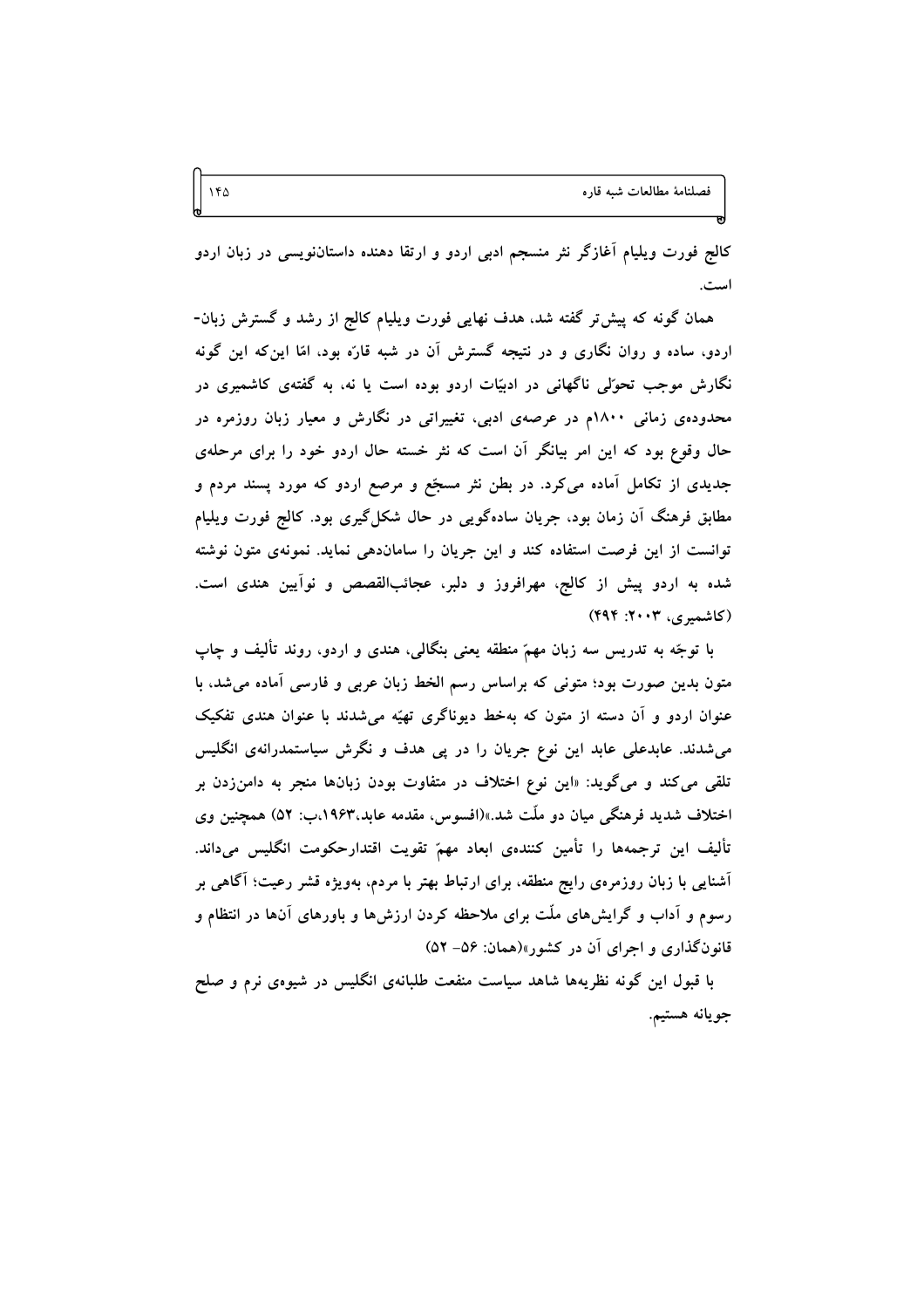«کتابهای تهیه شده محدود به کالج می شد و خارج از کالج نه تنها وسعت پیدا نکرد. بلکه مردم از آن بی|طلاع بودند و بیرون از کالج متون نثری که آماده میشد، در موازی کالج بودند و تحت تأثیراَن نبودهاند»(احتشام حسین، ۲۰۰۱: ۱۴۸) به همین علّت از کالج فورت ویلیام در ادبیّات اردو با عنوان جزیرهی نثر اردو یاد میشود. در نتیجه انگلیسیها در تهیّهی این متون. هدفی جز استفادهی شخصی نداشته و هرگز بهارتقاء ادبیّات یا زبان اردو نمی اندیشیده اند.

البتّه بعدها که این کتابها در خارج از کالج شناخته شدند، خیلی سریع توانستند بر نثر زبانهای دیگر تأثیر بگذارند؛ به طوری که جالبی میگوید: «نگارش ساده مهمترین خصوصیت این متون بودهاست و این روش نه تنها نثر زبان اردو را تحت تأثیرقرار داد، بلکه نثر زبانهای بنگالی، مرهتی و هندی را نیز تحت تأثیر قرارداد»(جالبی، ۲۰۰۶: ۴۱۰)

نوع ترجمه و رعایت موازینی که در این اداره صورت گرفته است، بیانگر این است که بهطور حتم، قطع رواج فارسی و ادبیّات آن و از سویی تضعیف همبستگی مسلمانهای دو کشور همسایه، محور اصلی سیاست انگلیسیها بوده است. آنها ناخواسته زبان و ادبیّات نثری اردو را تقویت کردند و از آنجا که پایه و اساس بیشتر متون تهیّه شده، به زبان فارسی بود، فرهنگ وادبیّات فارسی نیز همراه ترجمه، وارد زبان اردوشد. با این اوصاف می توان با قطعیت اظهار داشت که در ادبیّات اردو، ترجمه، به شکل منسجم توسّط این مرکز آغاز شده است.

بهطور قطع، ترویج زبان مسلمانهای شبه قارّه یعنی زبان اردو و تقویت ادبیّات آن، نه تنها جایی در سیاست مستکبرانهی انگلیس نداشته؛ بلکه اگر توجّهی به ادبیّات داشته باشند، نفوذ ادبیّات و فرهنگ خود را در این مرز و بوم خواهان بودهاند. همین دلیل کافی است که سران انگلیسی به فورت ویلیام مجوز فعّالیت بیشتر را ندادند. دلیل آن امر، این است که انگلیسیها به استحکام اقتدار خود و محکوم نگهداشتن ملّت هند می!ندیشیدند نه به یک انقلاب فرهنگی «همچنین نگرانی دیگر آنها جذب شدن افسران انگلیسی به علوم شرقی بوده است» (انور سدید، ۲۰۰۴: ۲۵۲)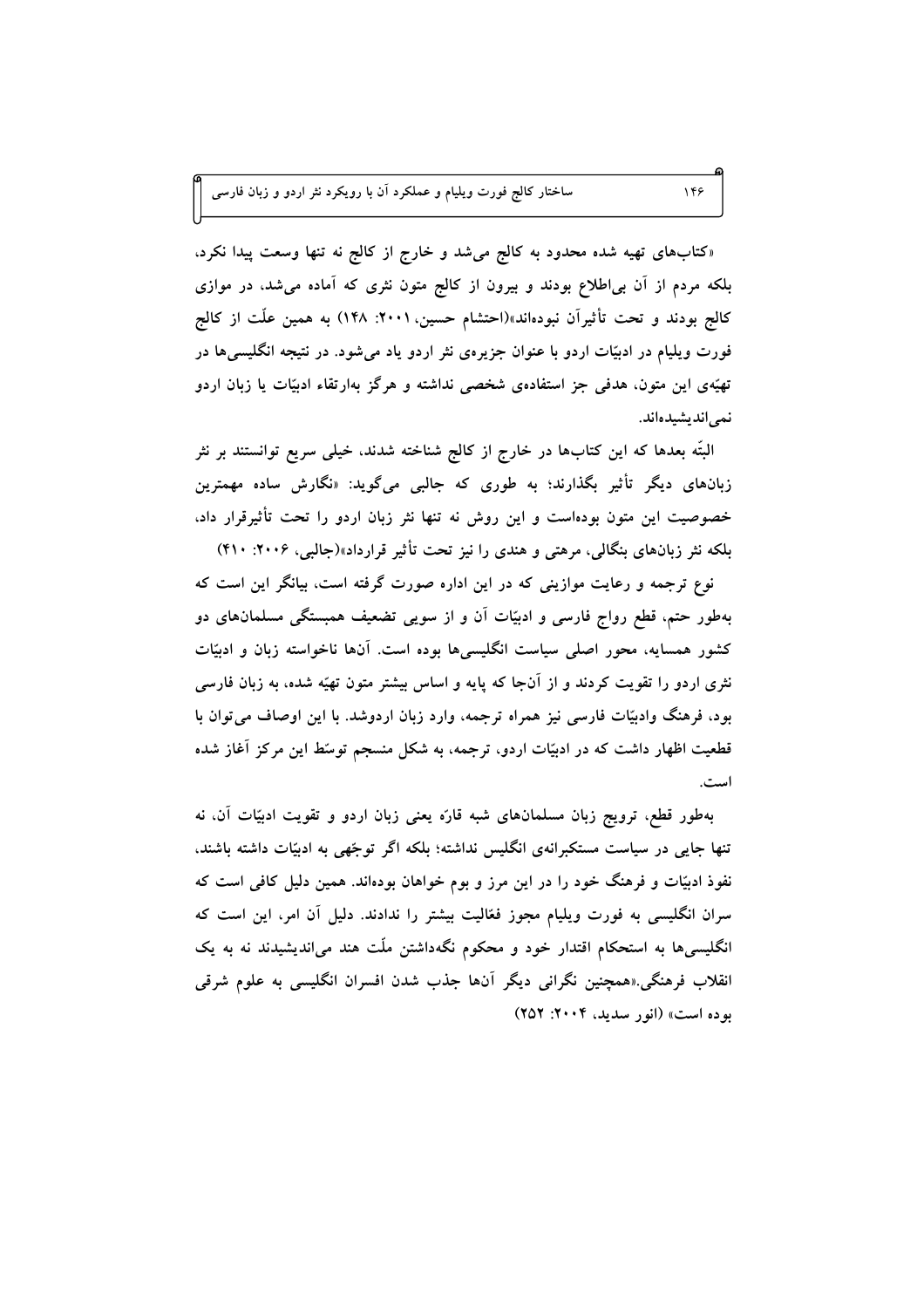#### نتتحه

دیر زمانی بود که زبان پارسی در هندوستان زبان ادبی رایج بود. این رواج، ریشه در تاریخی دور داشت که مهاجر نوازی هندیها و شرایط نامساعد دولتها و فرمان روایان ایرانی در گذر زمان، اسباب عمدهی آن بود. این مهاجرت در برخی سدهها، به صورت کوچ شاعران و نویسندگان درآمده بود ودر برخی حکومتها که به شاعران و نویسندگان اعتنایی نداشتند، مهاجرت ها بیشتر شد.به خصوص که در هندوستان، فرمانروایان بابری، خود شاعر و پارسی سرا و در نتیجه علاقه مند به جذب شاعران، نویسندگان و هنرمندان ایرانی بودند.

حکومت انگلستان که نفوذ زبان پارسی را مانع اهداف خود میدید. زیرکانه کوشید تا به تدریج زبان انگلیسی را جایگزین زبان فارسی کند. ضعف دولتهای شبه قاره و اقتدار و فزون خواهی نظام حکومت انگلیس یکی از عوامل و انگیزه های دست،یابی انگلیس به اهدافش بود. انگلیسیها با تأسیس کالج فورت ویلیام، طرح خود را با آموزش آغاز کردند.

سپس با ترجمهی آثار پارسی به تقویت زبان اردو پرداختند تا زبان اردو را از ادبیّات پارسی بی نیاز کنند.به همین دلیل باید از زوایای مختلف به کالج فورت ویلیام نگریست. با بررسی تألیفات و ترجمههای انجام گرفته توسّط کالج، میïوان اَنها را به چهار گروه تقسیم کرد: متون داستانی، متون اخلاقی، متونتاریخی و زبانشناسی. اگر چه انگلیس برای محو فارسی از صفحهی تاریخ فرهنگ و ادبیّات شبه قارّه، قرنها در تلاش بوده، ولی شکست وی اَشکار است؛ زیرا از اَنجا که متون ترجمه شده به زبان اردو از اوّلین آثار نثر ادبی اردو شمرده میشوند، برای بررسی آنها مطالعهی الگویشان امری اجتنابناپذیر است و این از افتخارات فارسی زبانان است که اولین خشت بنای ادبیّات منثور اردو، آثار فارسی است.

مسئلهای که پس از گذشت دو قرن قابل بررسی است، تحوّل در زبان اردوست. زبان اردویی که با حفظ رابطهی عمیقش با زبان فارسی، جای آن را در شبه قارّه گرفت و در دهههای اخیر عناصر زبان انگلیسی چنان در زبان اردو نفوذ کردهاند که این زبان در حال از دست دادن ارتباط خود با زبان پارسی است. البتّه این جریان نیاز به پژوهش گسترده ای دارد تا روشن شود که سیاست انگلیسی ها چه روندی داشته و چگونه توانسته این دگرگونی را يديد آورد؟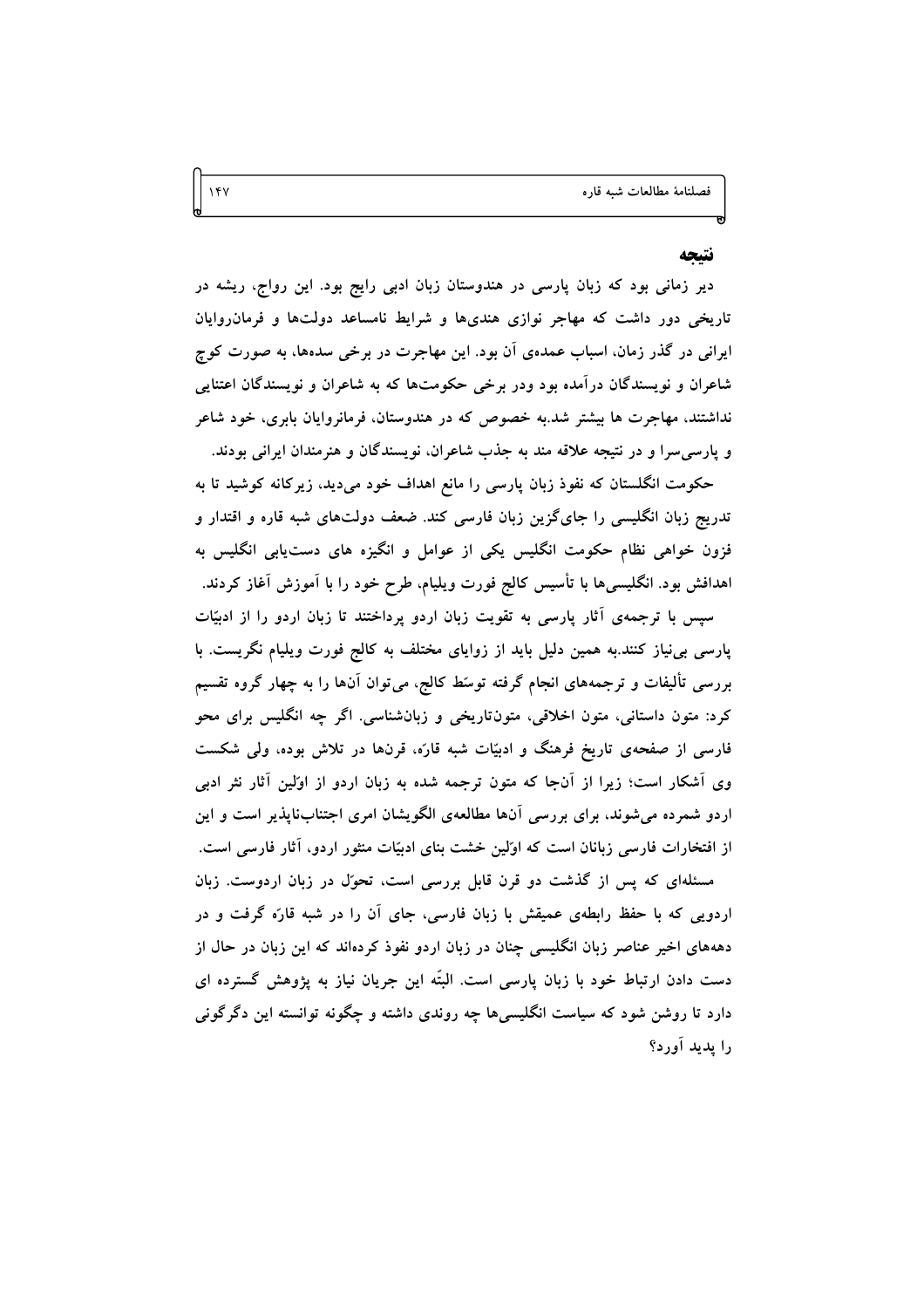## منابع

۱- احتشام حسین(۲۰۰۱) **اردو ادب کی تنقیدی تاریخ**، نئی دهلی: قومی کونسل براے فروغ اردو زبان.

۲- افسوس، میرشیرعلی(۱۹۶۳) الف، **آرایش محفل**، چاپ کلب علی خان فائق، لاهور، مجلس ترقی ادب.

**۳- افسوس، میرشیرعلی(۱۹۶۳) ب،باغ اردو گلستان سعدی کا مستند ترجمه. ۱۹۶۳.** ب، لاهور: مجلس ترقی ادب.

۴- انورسدید(۲۰۰۴م) **اردو ادب کی تحریکین** ( ابتدا تا ۱۹۷۵م)، دهلی: کتابی دنیا. ۵- جالبي، جميل(۲۰۰۶) **تاريخ ادب اردو،**ج۳،لاهور: مجلس ترقي ادب.

۶- سهیل بخاری(۱۹۸۷) **اردو داستان (تحقیقی و تنقیدی مطالعه)،** اسلام آباد:مقتدره قومی زبان.

۷- شیرانی، حافظ محمود(۱۹۹۹) **مقالات حافظ محمود شیرانی**، ج۹, به اهتمام مظهر محمود شيراني، لاهور: انجمن ترقى ادب.

**۸- صدیقی، شمس الدین(۱۹۷۱) <b>سیاسی، فکری، معاشرتی اور تهذیبی پس منظر** (١٨٠٣تا ١٨٥٧)، جلد هشتم، اردو ادب ( سوم) ، با مديريت سيد فياض محمود،لاهور: دانشگاه پنجاب.

۹- صديقي،محمد عتيق(١٩۶٠) **كل كريست اوراس كا عهد**، عليگر: انجمن ترقي اردو. ۱۰- قادری، حامد حسن(۱۹۸۸) **داستان تاریخ اردو**، نوبت چهارم، کراچی: اردو آکادمی سند.

**11- سید محمد، مولوی صاحب(۱۹۵۰) ارباب نثراردویعنی فورٹ ولیم کالج ک ے اردو نویسو∪ کا تحقیقی و تنقیدی تذکره**، چاپ سوم ، لاهور: مکتبه معین الادب.

۱۲- کاشمیری، تبسم( ۲۰۰۳) **اردو ادب کی تاریخ ابتدا سی** ۱۸۵۷ تک، لاهور: سنگ ميل پبليشر.

 $1f\Lambda$